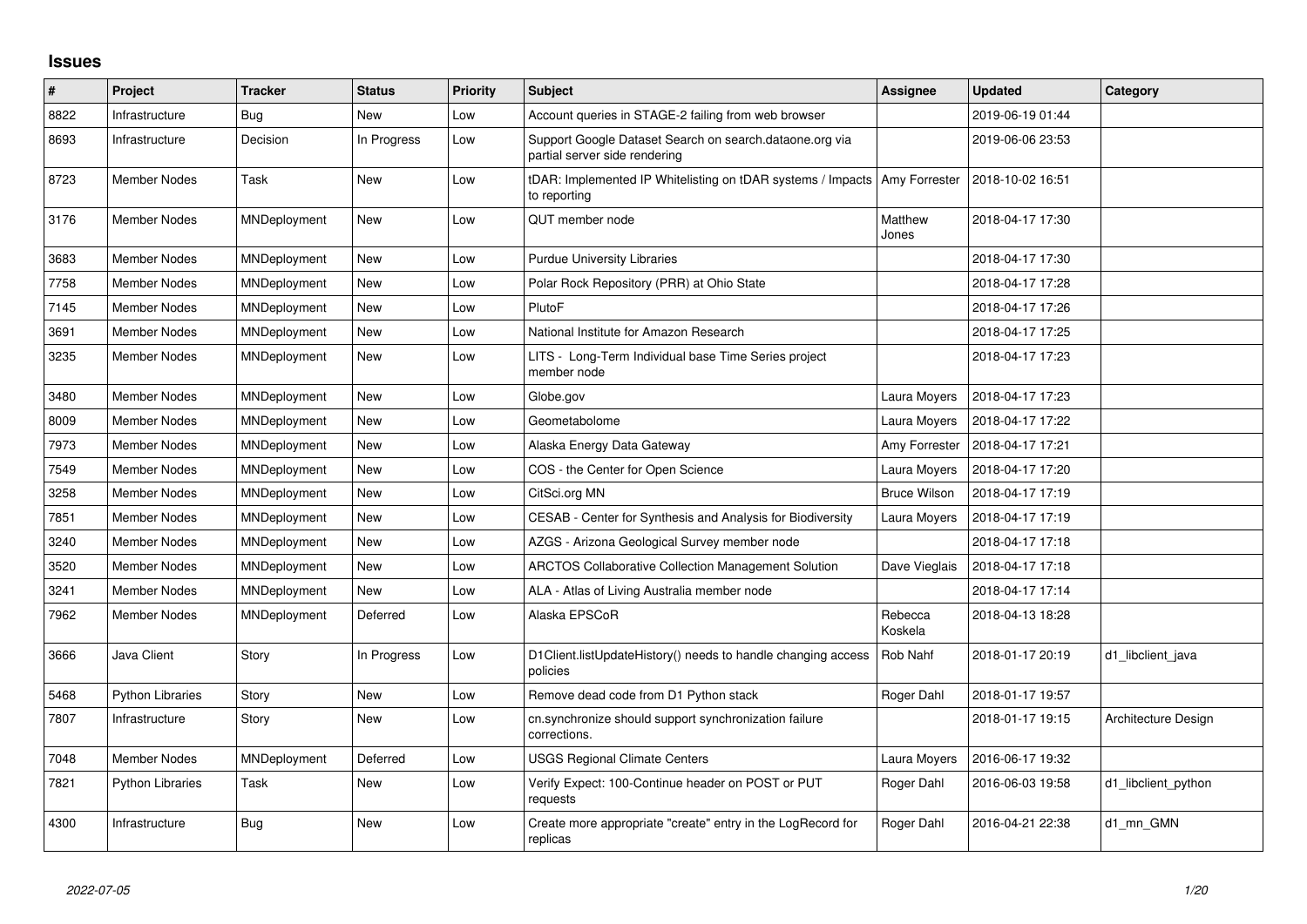| $\vert$ # | Project             | <b>Tracker</b> | <b>Status</b> | <b>Priority</b> | <b>Subject</b>                                                                                                                       | Assignee            | <b>Updated</b>   | Category                         |
|-----------|---------------------|----------------|---------------|-----------------|--------------------------------------------------------------------------------------------------------------------------------------|---------------------|------------------|----------------------------------|
| 4301      | Python GMN          | <b>Bug</b>     | New           | Low             | In the GMN integreation tester, add test to check that<br>Last-Modified, Content-Length and Content-Type fields are set<br>correctly | Roger Dahl          | 2016-04-21 22:38 |                                  |
| 4303      | Infrastructure      | <b>Bug</b>     | <b>New</b>    | Low             | Fix potential bug where an object could be created and<br>accepted for replication simultaneously.                                   | Roger Dahl          | 2016-04-21 22:38 | d1 mn GMN                        |
| 7163      | Member Nodes        | MNDeployment   | New           | Low             | UN Environmental Programme World Conservation Monitoring<br>Centre (UNEP WCMC)                                                       | Bruce Wilson        | 2016-04-04 17:17 |                                  |
| 7698      | Infrastructure      | Bug            | New           | Low             | Exclude SLF4J jars in d1 solr extensions.jar                                                                                         |                     | 2016-03-28 16:22 | d1 cn solr extensions            |
| 7095      | Python GMN          | Story          | New           | Low             | Support HTTP redirect capability for GMN within the Vendor<br>Specific Extension model                                               | Dave Vieglais       | 2016-03-25 02:30 |                                  |
| 7684      | DataONE API         | <b>Bug</b>     | <b>New</b>    | Low             | Call to MNStorage.update() via REST API returns<br>java.lang.StackOverflowError                                                      |                     | 2016-03-21 23:07 |                                  |
| 3628      | Member Nodes        | MNDeployment   | New           | Low             | Harvard Filtered Push MN                                                                                                             | William<br>Michener | 2015-11-20 03:14 |                                  |
| 3633      | <b>Member Nodes</b> | MNDeployment   | New           | Low             | Bay Delta Member Node                                                                                                                | Laura Moyers        | 2015-11-19 19:44 |                                  |
| 3680      | <b>Member Nodes</b> | MNDeployment   | New           | Low             | Federal University of Pernambuco, Brazil                                                                                             | Laura Moyers        | 2015-11-19 19:34 |                                  |
| 3684      | Member Nodes        | MNDeployment   | New           | Low             | Branner Earth Sciences Library - Stanford University                                                                                 | Laura Moyers        | 2015-11-19 19:04 |                                  |
| 3685      | Member Nodes        | MNDeployment   | New           | Low             | National SocioEnvironmental Synthesis Center                                                                                         | Laura Moyers        | 2015-11-19 17:58 |                                  |
| 3690      | Member Nodes        | MNDeployment   | New           | Low             | Digital Library of Vertebrate Morphology, University of Texas                                                                        | Laura Moyers        | 2015-11-19 17:53 |                                  |
| 6359      | Member Nodes        | MNDeployment   | New           | Low             | <b>SiBBr</b>                                                                                                                         | Laura Moyers        | 2015-11-19 17:20 |                                  |
| 7052      | Member Nodes        | MNDeployment   | New           | Low             | BaMBa - Brazilian Marine Biodiversity Database                                                                                       | Laura Moyers        | 2015-11-19 17:03 |                                  |
| 3519      | Member Nodes        | MNDeployment   | New           | Low             | Prairie Research Institute                                                                                                           | Dave Vieglais       | 2015-11-19 17:00 |                                  |
| 4227      | Member Nodes        | MNDeployment   | New           | Low             | <b>TRY Plant Trait Database</b>                                                                                                      | Laura Moyers        | 2015-11-19 15:40 |                                  |
| 4224      | <b>Member Nodes</b> | MNDeployment   | New           | Low             | Japan Long Term Ecological Research Network                                                                                          | Laura Moyers        | 2015-11-19 00:52 |                                  |
| 7162      | Python GMN          | Task           | New           | Low             | Member node does not check with coordinating node before<br>replicating                                                              |                     | 2015-06-05 23:49 |                                  |
| 1559      | Java Client         | Task           | <b>New</b>    | Low             | Refactor d1 libclient java echo tests                                                                                                | Rob Nahf            | 2015-02-11 19:49 | d1_libclient_java                |
| 3165      | Java Client         | Bug            | New           | Low             | Libclient caching does not respect accessPolicies                                                                                    | Rob Nahf            | 2015-02-11 18:37 | d1 libclient java                |
| 3246      | Infrastructure      | Bug            | New           | Low             | Metacat returns 500 instead of 404 in some cases                                                                                     | Ben Leinfelder      | 2014-10-02 18:03 | Metacat                          |
| 2286      | Infrastructure      | Task           | New           | Low             | Change Exceptions. Invalid Token to Exceptions. Invalid Session                                                                      | Dave Vieglais       | 2014-10-02 17:21 | Documentation                    |
| 3762      | Infrastructure      | Feature        | New           | Low             | DataONE software download statistics                                                                                                 | Roger Dahl          | 2014-10-01 21:32 | d1 dashboard                     |
| 3763      | Infrastructure      | Task           | New           | Low             | Visualize PyPI download statistics for Python components                                                                             | Roger Dahl          | 2014-10-01 21:32 | d1 dashboard                     |
| 2281      | Infrastructure      | Task           | New           | Low             | Possibly update the Identity Management and Authenticated<br>Session Management doc                                                  | Matthew<br>Jones    | 2014-10-01 20:47 | Authentication,<br>Authorization |
| 1585      | Infrastructure      | Task           | New           | Low             | add exec-maven-plugin to trigger python integration tests at<br>verify phase.                                                        | Rob Nahf            | 2012-10-16 21:32 |                                  |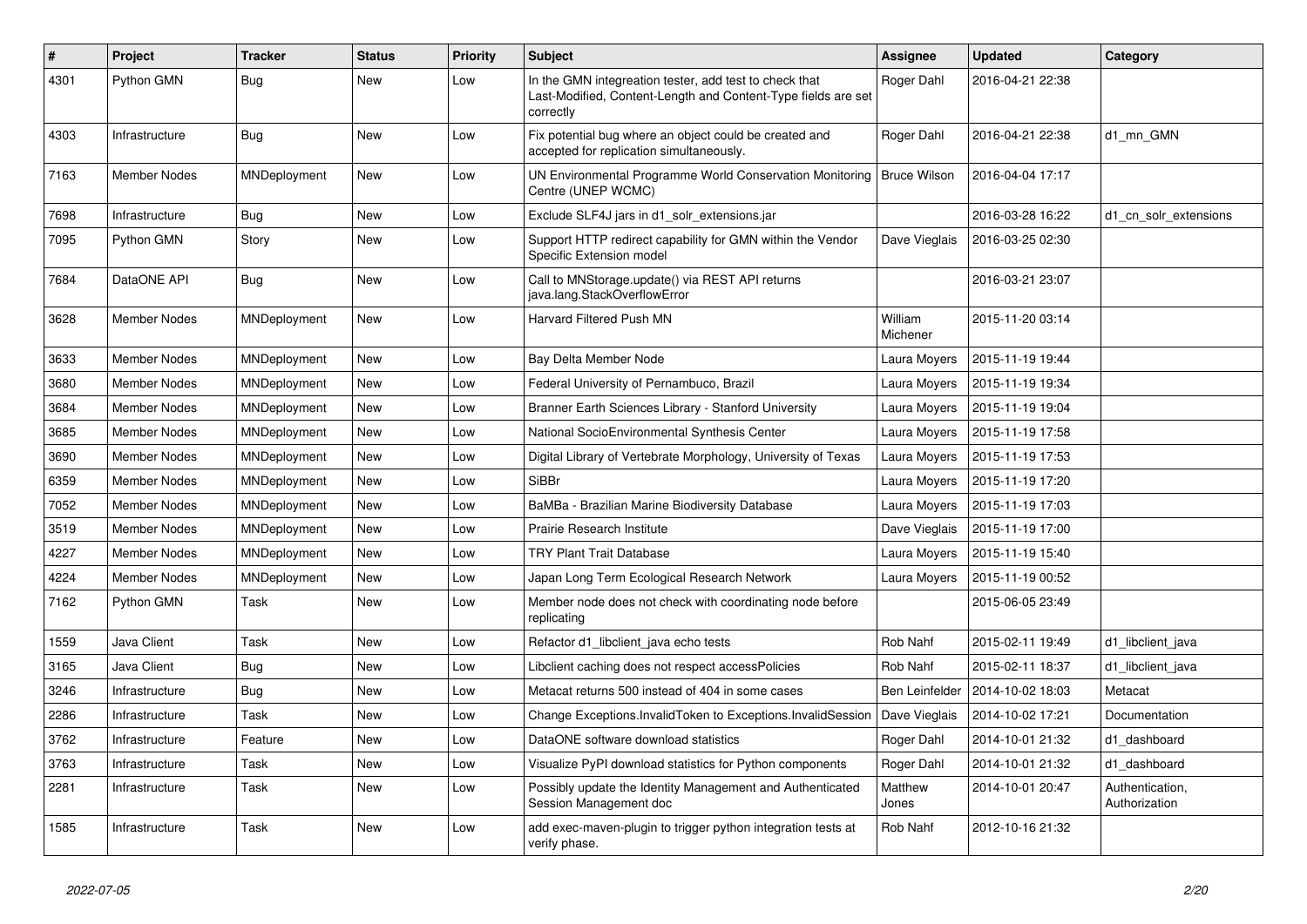| #    | Project        | <b>Tracker</b> | <b>Status</b> | <b>Priority</b> | Subject                                                                                                  | <b>Assignee</b>  | <b>Updated</b>   | Category                  |
|------|----------------|----------------|---------------|-----------------|----------------------------------------------------------------------------------------------------------|------------------|------------------|---------------------------|
| 3333 | Infrastructure | Task           | New           | Low             | Generalize mk * scripts for host name                                                                    | Dave Vieglais    | 2012-10-11 18:50 | <b>Support Operations</b> |
| 817  | Infrastructure | Task           | New           | Low             | Integration testing: Make Java and Python stack return values<br>equal for each function.                | Roger Dahl       | 2012-10-08 18:47 |                           |
| 3156 | Infrastructure | Task           | New           | Low             | Design Review: resource map indexing strategy                                                            | Skye<br>Roseboom | 2012-08-27 18:51 | d1_indexer                |
| 2147 | Infrastructure | Task           | New           | Low             | The Python stack does not support Unicode supplementary<br>characters (above 0xffff)                     | Roger Dahl       | 2012-04-16 03:50 | d1_common_python          |
| 991  | Infrastructure | Task           | New           | Low             | implement HEAD /resolve/ <guid></guid>                                                                   |                  | 2010-10-13 22:02 |                           |
| 387  | Requirements   | Requirement    | New           | Low             | (Requirement) Implement a Member Node based on Metacat                                                   |                  | 2010-10-06 22:00 |                           |
| 632  | Requirements   | Requirement    | New           | Low             | (Requirement) Monitor the DataONE infrastructure                                                         |                  | 2010-05-28 20:10 |                           |
| 581  | Requirements   | Requirement    | New           | Low             | (Requirement) System supports multiple types of science<br>metadata                                      |                  | 2010-04-20 20:45 |                           |
| 580  | Requirements   | Requirement    | New           | Low             | (Requirement) All software developed on the project should be   Dave Vieglais<br>open source             |                  | 2010-04-15 22:57 |                           |
| 468  | Requirements   | Requirement    | New           | Low             | (Requirement) Design the cyberinfrastructure for the project.                                            |                  | 2010-03-25 16:51 |                           |
| 408  | Requirements   | Requirement    | New           | Low             | (Requirement) Implement a Coordinating Node software stack                                               |                  | 2010-03-25 15:44 |                           |
| 410  | Requirements   | Requirement    | New           | Low             | (Requirement) The infrastructure must support long term<br>preservation of Data                          |                  | 2010-03-25 15:41 |                           |
| 412  | Requirements   | Requirement    | New           | Low             | (Requirement) Identifiers always refer to the same object                                                |                  | 2010-03-25 15:41 |                           |
| 389  | Requirements   | Requirement    | New           | Low             | (Requirement) Implement a Member Node based on the<br><b>ORNL DAAC</b>                                   |                  | 2010-03-25 14:46 |                           |
| 431  | Requirements   | Requirement    | New           | Low             | (Requirement) Software developed for infrastructure should be<br>implemented according to specifications |                  | 2010-03-25 14:44 |                           |
| 409  | Requirements   | Requirement    | New           | Low             | (Requirement) Develop a reference implementation of the<br>Member Node stack                             |                  | 2010-03-25 13:57 |                           |
| 455  | Requirements   | Requirement    | New           | Low             | (Requirement) Installation of critical software must be well<br>documented and as automated as possible  |                  | 2010-03-25 13:52 |                           |
| 439  | Requirements   | Requirement    | New           | Low             | (Requirement) Maintain original copies of all science metadata                                           |                  | 2010-03-25 03:27 |                           |
| 433  | Requirements   | Requirement    | New           | Low             | (Requirement) Data and metadata is replicated to at least one<br>other member node                       |                  | 2010-03-25 03:11 |                           |
| 388  | Requirements   | Requirement    | New           | Low             | (Requirement) Implement a Member Node based on Dryad                                                     |                  | 2010-03-24 13:36 |                           |
| 337  | Requirements   | Requirement    | New           | Low             | (Requirement) Deploy three coordinating nodes                                                            |                  | 2010-03-17 15:14 |                           |
| 386  | Requirements   | Requirement    | New           | Low             | (Requirement) Deploy at least three Member Nodes                                                         |                  | 2010-03-17 13:39 |                           |
| 385  | Requirements   | Requirement    | New           | Low             | (Requirement) Support arbitrary unique identifiers                                                       |                  | 2010-03-16 22:09 |                           |
| 383  | Requirements   | Requirement    | New           | Low             | (Requirement) System supports data storage                                                               |                  | 2010-03-16 21:35 |                           |
| 371  | Requirements   | Requirement    | New           | Low             | (Requirement) Provide a suite of collaboration tools and<br>instruction on how to use them               |                  | 2010-03-16 20:06 |                           |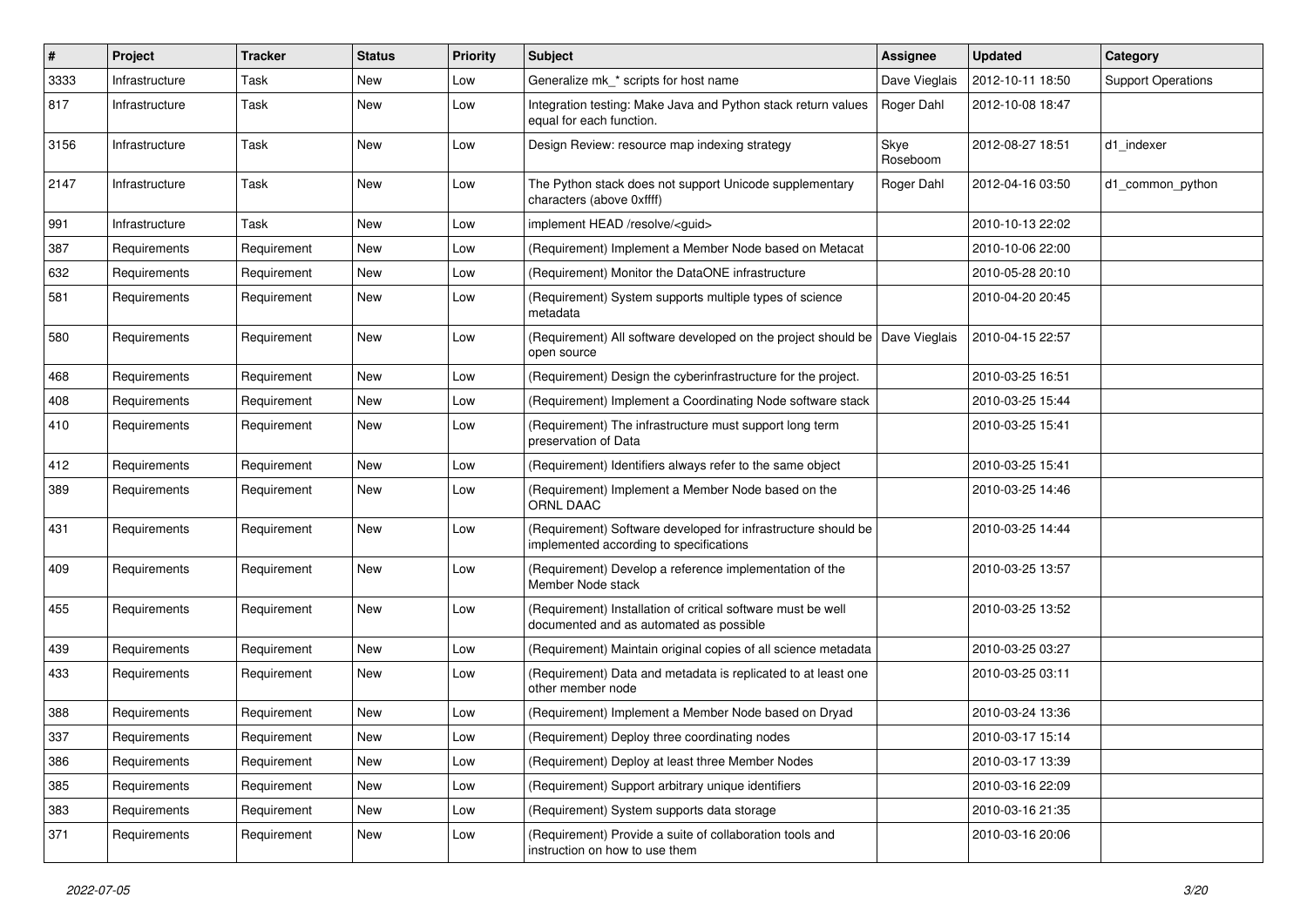| #    | Project             | Tracker      | <b>Status</b> | <b>Priority</b> | <b>Subject</b>                                                                                           | <b>Assignee</b>    | <b>Updated</b>   | Category                |
|------|---------------------|--------------|---------------|-----------------|----------------------------------------------------------------------------------------------------------|--------------------|------------------|-------------------------|
| 374  | Requirements        | Requirement  | New           | Low             | (Requirement) Periodic Reporting to Sponsor                                                              |                    | 2010-03-16 18:11 |                         |
| 339  | Requirements        | Requirement  | New           | Low             | (Requirement) Web presence to provide publicly accessible<br>information about the project               |                    | 2010-03-16 17:36 |                         |
| 317  | Requirements        | Requirement  | In Progress   | Low             | (Requirement) Identifiers for all objects                                                                | Dave Vieglais      | 2010-03-15 22:12 |                         |
| 6562 | <b>Member Nodes</b> | MNDeployment | Operational   | Normal          | BCO-DMO                                                                                                  | Laura Moyers       | 2021-12-04 00:47 |                         |
| 8869 | Infrastructure      | Story        | New           | Normal          | Equivalent identities show owning different amount of<br>packages.                                       | Jing Tao           | 2020-09-24 22:34 | d1 indexer              |
| 8866 | Infrastructure      | <b>Bug</b>   | New           | Normal          | Java client tools should set a custom user agent string                                                  |                    | 2020-07-15 22:43 |                         |
| 8864 | <b>CN REST</b>      | Story        | New           | Normal          | Sychronization does not register authoritative replica entry<br>correctly                                | Jing Tao           | 2020-06-19 21:59 | d1_synchronization      |
| 8862 | Infrastructure      | Story        | New           | Normal          | Deploy a new dataone-cn-rest release                                                                     | Jing Tao           | 2020-04-23 16:24 |                         |
| 8817 | Infrastructure      | Task         | New           | Normal          | Configure sitemaps on the CN                                                                             | Jing Tao           | 2020-03-12 18:30 |                         |
| 8860 | <b>CN REST</b>      | Bug          | New           | Normal          | /token endpoint doesn't set a content-type and character<br>encoding                                     |                    | 2020-02-29 01:00 | d1_portal               |
| 8858 | Infrastructure      | Task         | New           | Normal          | Update CN Apache configs in version control with directives to<br>support sitemaps                       | <b>Bryce Mecum</b> | 2020-02-24 19:26 |                         |
| 3213 | Member Nodes        | MNDeployment | Operational   | Normal          | University of Illinois, Chicago member node                                                              | Jing Tao           | 2020-01-23 22:42 |                         |
| 8857 | Infrastructure      | Story        | New           | Normal          | D1Client.getCN() always get the production cn on the CN<br>Tomcat context                                | Jing Tao           | 2019-12-13 00:34 | dataone-cn-rest-service |
| 3230 | <b>Member Nodes</b> | MNDeployment | Planning      | Normal          | ARM - Atmospheric Radiation Measurement member node                                                      | John Evans         | 2019-11-25 20:10 |                         |
| 8856 | Infrastructure      | Story        | New           | Normal          | Put the system metadata part ahead of the object part when<br>d1_client_python constructs the multipart  |                    | 2019-11-22 18:31 | d1_python               |
| 8855 | Infrastructure      | Story        | New           | Normal          | Put the system metadata part ahead of the object part when<br>d1_client_r constructs the multipart       | Matthew<br>Jones   | 2019-11-22 18:29 | d1 client r             |
| 8854 | Infrastructure      | Story        | New           | Normal          | Put the system metadata part ahead of the object part when<br>d1_libclient_java constructs the multipart | Jing Tao           | 2019-11-22 18:25 | d1 libclient java       |
| 8853 | Infrastructure      | Story        | New           | Normal          | Make cn.resolve smarter                                                                                  |                    | 2019-11-15 16:50 |                         |
| 8851 | Infrastructure      | Story        | New           | Normal          | CN sends error doc with "pid" to v2 endpoint                                                             | Jing Tao           | 2019-11-06 22:31 | d1_synchronization      |
| 8849 | Infrastructure      | Story        | New           | Normal          | During sync, the CN does not detect error returned from<br>getChecksum()                                 | Jing Tao           | 2019-11-06 22:07 |                         |
| 8850 | Infrastructure      | Bug          | New           | Normal          | v2.3.11 RdfXmlSubprocessor /<br>HttpService.getDocumentBySeriesId can be wrong                           | Jing Tao           | 2019-11-06 18:32 | d1 indexer              |
| 8848 | Infrastructure      | Story        | New           | Normal          | A minor difference of annotation index between CN and MN                                                 |                    | 2019-11-01 21:37 |                         |
| 8847 | Member Nodes        | MNDeployment | In Review     | Normal          | Freshwater Research and Environmental Database<br>(IGBFRED)                                              | Dave Vieglais      | 2019-10-17 19:23 |                         |
| 6957 | Member Nodes        | MNDeployment | Operational   | Normal          | NRDC - Nevada Research Data Center                                                                       | Amy Forrester      | 2019-10-08 18:39 |                         |
| 8844 | Member Nodes        | <b>Bug</b>   | New           | Normal          | Server certificate is expired                                                                            |                    | 2019-10-08 18:27 |                         |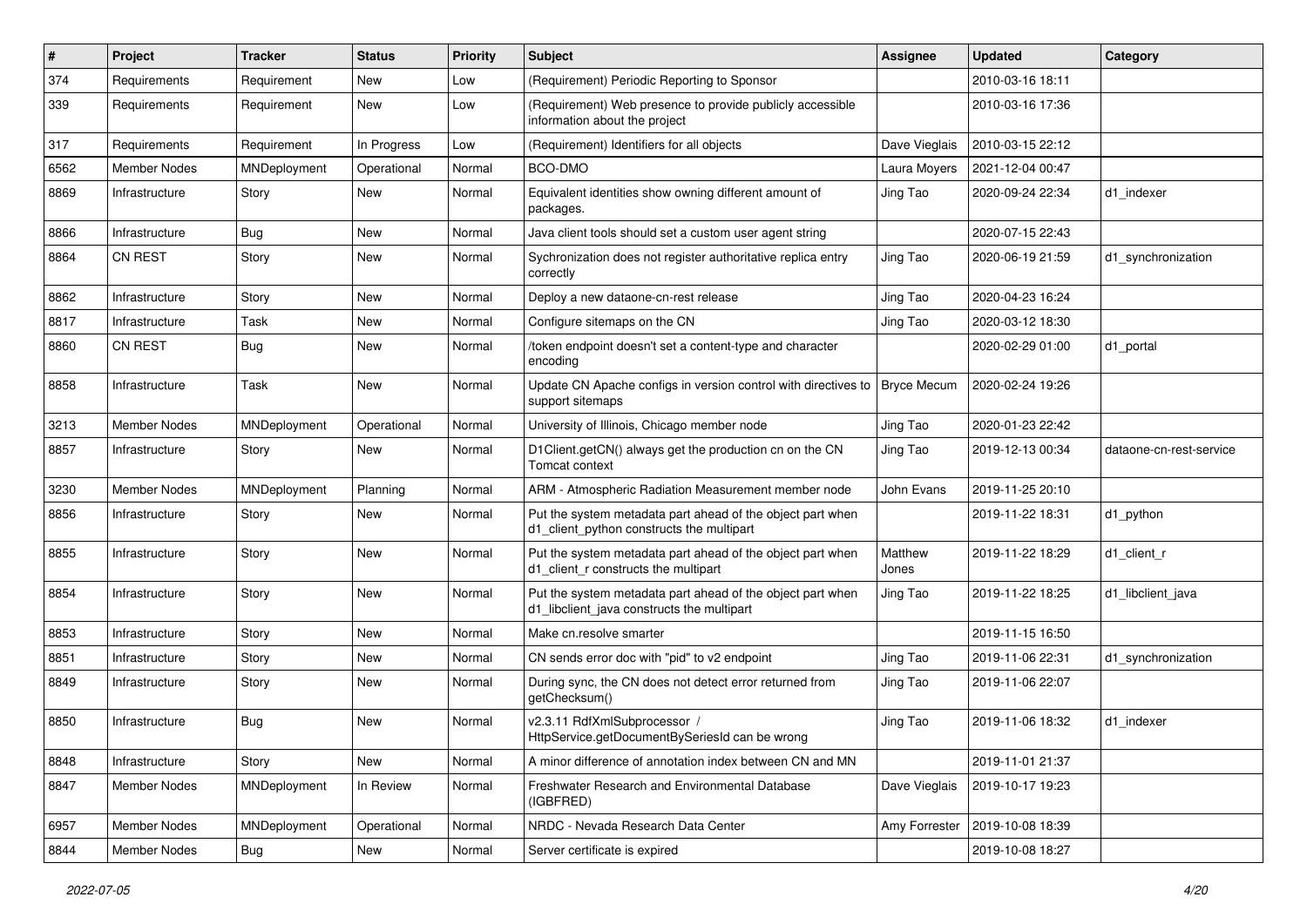| $\vert$ # | Project             | <b>Tracker</b> | <b>Status</b> | <b>Priority</b> | Subject                                                                                            | <b>Assignee</b>    | <b>Updated</b>   | Category           |
|-----------|---------------------|----------------|---------------|-----------------|----------------------------------------------------------------------------------------------------|--------------------|------------------|--------------------|
| 8772      | Member Nodes        | MNDeployment   | Operational   | Normal          | metaGRIL                                                                                           | Jing Tao           | 2019-10-08 17:16 |                    |
| 3687      | Member Nodes        | MNDeployment   | Operational   | Normal          | Montana State University Institute on Ecosystems                                                   | Amy Forrester      | 2019-10-08 15:29 |                    |
| 3201      | Member Nodes        | MNDeployment   | Operational   | Normal          | Taiwan Forestry Research Institute                                                                 | Amy Forrester      | 2019-10-08 15:26 |                    |
| 8846      | <b>Member Nodes</b> | Bug            | New           | Normal          | TFRI node unresponsive                                                                             |                    | 2019-10-08 15:26 |                    |
| 4700      | Member Nodes        | MNDeployment   | Operational   | Normal          | IARC (International Arctic Research Center) Data Archive                                           | Amy Forrester      | 2019-10-08 15:20 |                    |
| 8845      | <b>Member Nodes</b> | Bug            | New           | Normal          | Server is returning a 500 error.                                                                   |                    | 2019-10-08 15:20 |                    |
| 8843      | <b>Member Nodes</b> | Bug            | <b>New</b>    | Normal          | Server certificate is expired                                                                      |                    | 2019-10-08 15:14 |                    |
| 8839      | <b>Member Nodes</b> | MNDeployment   | Planning      | Normal          | CMU KiltHub via Figshare                                                                           | Roger Dahl         | 2019-09-24 17:48 |                    |
| 8842      | Infrastructure      | Story          | New           | Normal          | Some exceptions in Metacat                                                                         |                    | 2019-09-19 17:53 |                    |
| 7865      | <b>Member Nodes</b> | MNDeployment   | Planning      | Normal          | Hydroshare (CUAHSI)                                                                                | John Evans         | 2019-09-17 14:33 |                    |
| 8254      | Member Nodes        | MNDeployment   | Planning      | Normal          | ABDS - Arctic Biodiversity Data Service (CAFF)                                                     | Amy Forrester      | 2019-09-17 14:31 |                    |
| 8841      | Infrastructure      | Story          | New           | Normal          | Solr Index processor don't parse the attributes on the<br>otherEntity on an EML object             | Jing Tao           | 2019-09-10 22:41 | d1_indexer         |
| 3559      | <b>Member Nodes</b> | MNDeployment   | Operational   | Normal          | ONEShare                                                                                           | Amy Forrester      | 2019-09-03 16:40 |                    |
| 7969      | Member Nodes        | MNDeployment   | Operational   | Normal          | FEMC (Forest Ecosystem Monitoring Cooperative) - was VMC<br>Vermont Monitoring Cooperative         | Monica Ihli        | 2019-08-27 17:22 |                    |
| 8837      | Infrastructure      | Story          | New           | Normal          | Merge the changes from metacat's feature-project-indexing<br>branch to d1_cn_index_processor       | Jing Tao           | 2019-08-16 17:18 | d1 indexer         |
| 8755      | Infrastructure      | Task           | New           | Normal          | Expand EML indexing support for EML 2.2                                                            | <b>Bryce Mecum</b> | 2019-08-15 01:50 |                    |
| 8835      | Member Nodes        | Story          | New           | Normal          | Add ability for scanner to stop after a certain number of errors                                   | John Evans         | 2019-08-12 19:16 |                    |
| 8833      | <b>Member Nodes</b> | Story          | New           | Normal          | Problems utilizing pyshacl within SlenderNodes                                                     | John Evans         | 2019-08-09 18:20 |                    |
| 8830      | <b>Member Nodes</b> | Task           | New           | Normal          | <b>Requirements Analysis</b>                                                                       | John Evans         | 2019-08-06 14:44 |                    |
| 8832      | <b>Member Nodes</b> | Story          | New           | Normal          | Conflict between pyshacl and owlr on ubuntu                                                        | John Evans         | 2019-08-05 19:32 |                    |
| 8831      | <b>Member Nodes</b> | Story          | New           | Normal          | Import error with schema_org.data                                                                  | John Evans         | 2019-08-05 18:57 |                    |
| 8670      | <b>Member Nodes</b> | Task           | <b>New</b>    | Normal          | FEMC - upgrade GMN 2.3.7 to 3.0.4                                                                  | Roger Dahl         | 2019-08-02 18:22 |                    |
| 8828      | <b>Member Nodes</b> | MNDeployment   | In Review     | Normal          | <b>SESAR</b>                                                                                       |                    | 2019-08-01 16:09 |                    |
| 8086      | Infrastructure      | Task           | In Progress   | Normal          | upgrade Spring dependencies                                                                        | Rob Nahf           | 2019-07-25 20:32 | d1 indexer         |
| 8827      | Infrastructure      | <b>Bug</b>     | New           | Normal          | synchronization doesn't update dateSystemMetadataModified<br>if that's the only field that changed | Rob Nahf           | 2019-07-11 21:26 | d1_synchronization |
| 3228      | Member Nodes        | MNDeployment   | Operational   | Normal          | NCEI - National Centers for Environmental Information                                              | Dave Vieglais      | 2019-07-08 16:28 |                    |
| 8821      | Infrastructure      | <b>Bug</b>     | New           | Normal          | Object doi:10.18739/A2610VR7Z fails to index on CN                                                 | Jing Tao           | 2019-06-19 00:06 |                    |
| 7432      | Java Client         | <b>Bug</b>     | In Progress   | Normal          | Java Client does not support idFilter for v2 release                                               | Rob Nahf           | 2019-06-14 18:47 | d1 libclient java  |
| 8819      | Member Nodes        | Story          | New           | Normal          | IEDA documents not in DataONE                                                                      |                    | 2019-06-13 19:20 |                    |
| 6674      | Member Nodes        | MNDeployment   | Operational   | Normal          | OTS - Neotropical Data Center                                                                      | Jing Tao           | 2019-06-10 13:03 |                    |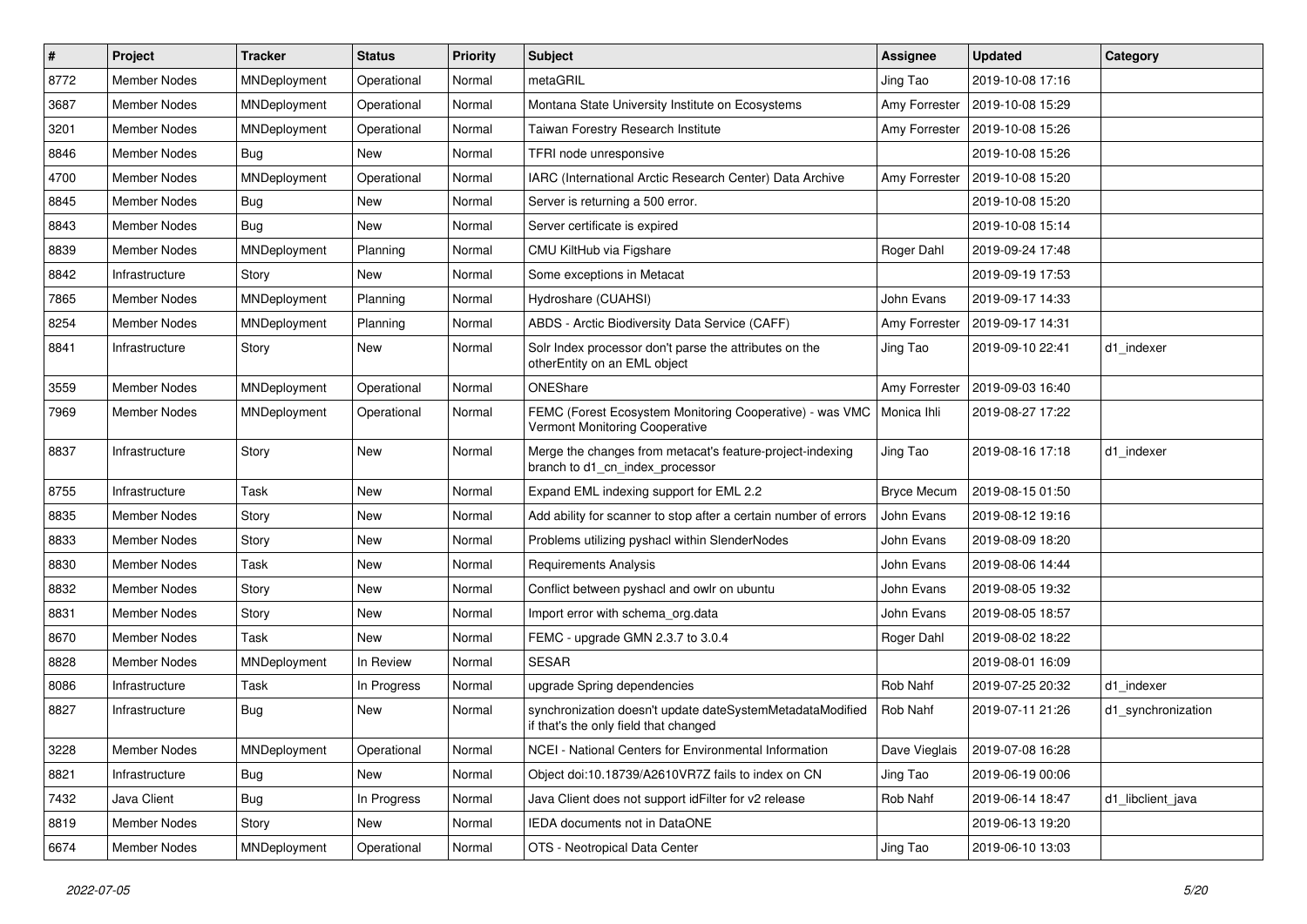| $\sharp$ | Project             | <b>Tracker</b> | <b>Status</b> | <b>Priority</b> | Subject                                                                           | Assignee            | <b>Updated</b>   | Category               |
|----------|---------------------|----------------|---------------|-----------------|-----------------------------------------------------------------------------------|---------------------|------------------|------------------------|
| 6708     | <b>Member Nodes</b> | MNDeployment   | Operational   | Normal          | NEON - National Ecological Observatory Network                                    | <b>Bruce Wilson</b> | 2019-06-06 19:52 |                        |
| 8815     | Infrastructure      | <b>Bug</b>     | New           | Normal          | Investigate and fix failed sync/harvest of<br>doi:10.18739/A2CH48                 |                     | 2019-06-04 23:26 |                        |
| 8766     | Infrastructure      | Feature        | In Progress   | Normal          | support server-side link checking for the 303 redirect url in the<br>resolve call | Rob Nahf            | 2019-05-31 15:16 | d1 cn service          |
| 8811     | Infrastructure      | Task           | New           | Normal          | Merge 2.3.9 changes to trunk                                                      | Jing Tao            | 2019-05-21 13:06 |                        |
| 8810     | CN REST             | Task           | New           | Normal          | Verify configuration of portal certificates                                       |                     | 2019-05-21 13:00 |                        |
| 8364     | <b>CN REST</b>      | Story          | In Progress   | Normal          | Ensure portal uses correct X509 certificates                                      |                     | 2019-05-21 12:57 | d1 portal servlet      |
| 8809     | <b>CN REST</b>      | Task           | New           | Normal          | Adjust portal properties for certificate configuration                            |                     | 2019-05-21 12:57 |                        |
| 8808     | Infrastructure      | Task           | New           | Normal          | Remove old versions of Tomcat                                                     |                     | 2019-05-21 12:49 |                        |
| 8807     | Infrastructure      | Task           | New           | Normal          | remove old versions of postgres                                                   |                     | 2019-05-21 12:47 |                        |
| 8806     | Infrastructure      | Story          | New           | Normal          | Cleanup from OS upgrades                                                          |                     | 2019-05-21 12:45 |                        |
| 8796     | Infrastructure      | Story          | New           | Normal          | Various issues with service access after upgrade to 18.04                         | Jing Tao            | 2019-05-21 12:38 |                        |
| 8804     | Infrastructure      | Task           | New           | Normal          | Add Idap backup config to cn os-core                                              | Dave Vieglais       | 2019-05-21 12:32 | dataone-cn-os-core     |
| 8683     | <b>Member Nodes</b> | Story          | <b>New</b>    | Normal          | USGS SDC: redeploy as a v2 Slender Node with GMN                                  | John Evans          | 2019-05-15 14:03 |                        |
| 8704     | Member Nodes        | MNDeployment   | Operational   | Normal          | IEDA Marine-Geo Digital Library (Interdisciplinary Earth Data<br>Alliance)        | Dave Vieglais       | 2019-05-14 13:47 |                        |
| 8721     | <b>Member Nodes</b> | MNDeployment   | Operational   | Normal          | IEDA_US Antarctic Program Data Center (Interdisciplinary<br>Earth Data Alliance)  | Dave Vieglais       | 2019-05-14 13:46 |                        |
| 8035     | Member Nodes        | MNDeployment   | Operational   | Normal          | IEDA_EarthChem Library (Interdisciplinary Earth Data<br>Alliance)                 | Dave Vieglais       | 2019-05-06 14:25 |                        |
| 8749     | <b>CN REST</b>      | Story          | New           | Normal          | Fix log aggregation events from the CN without associated CN<br><b>IPs</b>        | Dave Vieglais       | 2019-05-01 22:25 |                        |
| 8793     | Infrastructure      | Task           | New           | Normal          | Replace ONEMercury installation                                                   |                     | 2019-05-01 14:04 |                        |
| 8792     | Infrastructure      | Task           | New           | Normal          | Create landing page for redirection from ONEMercury                               |                     | 2019-05-01 14:03 |                        |
| 8791     | Infrastructure      | Story          | New           | Normal          | Complete deprecation of ONEMercury interface                                      | Rob Nahf            | 2019-05-01 14:00 | d1_mercury             |
| 5451     | Member Nodes        | MNDeployment   | Operational   | Normal          | Cary Institute (via Figshare)                                                     | Monica Ihli         | 2019-04-17 21:39 |                        |
| 8566     | Member Nodes        | Task           | In Progress   | Normal          | <b>Test Registration</b>                                                          | Rob Nahf            | 2019-04-16 17:17 |                        |
| 8498     | <b>Member Nodes</b> | Task           | In Progress   | Normal          | SANParks metacat not responding to harvest requests                               | Matthew<br>Jones    | 2019-04-15 18:09 |                        |
| 8783     | Infrastructure      | <b>Bug</b>     | New           | Normal          | synchronization re-created 26k map entries in<br>SyncQueueFacade.nodeIdRoundRobin | Rob Nahf            | 2019-04-02 20:10 | d1_synchronization     |
| 8780     | Infrastructure      | Feature        | New           | Normal          | Develop support for DataCite 4.0 and 4.1 and 4.2                                  | Dave Vieglais       | 2019-03-30 20:38 | d1_indexer             |
| 8779     | Infrastructure      | Story          | New           | Normal          | ForesiteResourceMap performance issue                                             | Rob Nahf            | 2019-03-25 18:48 | d1_indexer             |
| 8782     | Infrastructure      | Story          | New           | Normal          | Upgrade OS to Ubuntu 18.04 on CNs                                                 | Jing Tao            | 2019-03-22 18:12 |                        |
| 8777     | CN REST             | Task           | New           | Normal          | Configure CN to audit objects greater than 1GB                                    | Chris Jones         | 2019-03-13 20:50 | d1_replication_auditor |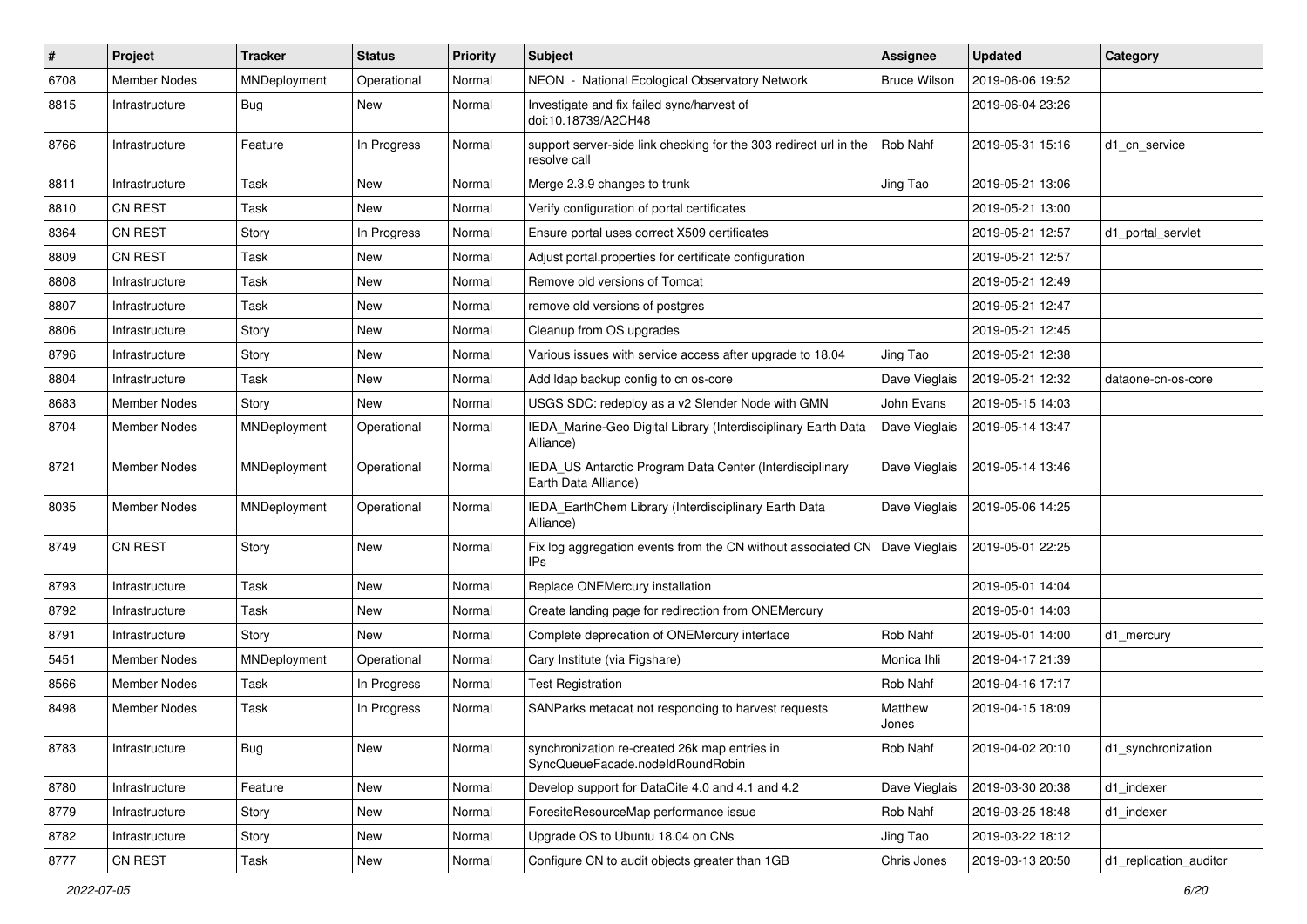| $\pmb{\#}$ | Project             | <b>Tracker</b> | <b>Status</b> | <b>Priority</b> | Subject                                                                                 | <b>Assignee</b>    | <b>Updated</b>   | Category                  |
|------------|---------------------|----------------|---------------|-----------------|-----------------------------------------------------------------------------------------|--------------------|------------------|---------------------------|
| 8778       | <b>CN REST</b>      | Task           | New           | Normal          | Ensure SystemMetadata replica auditing updates are saved<br>and broadcast               | Chris Jones        | 2019-03-12 16:54 | d1_replication_auditor    |
| 8776       | CN REST             | Task           | New           | Normal          | Set valid replica status to completed                                                   | Chris Jones        | 2019-03-12 15:57 | d1 replication auditor    |
| 8775       | Infrastructure      | Task           | In Progress   | Normal          | Make taxonomic rank fields in Solr index non-case-sensitive                             | <b>Bryce Mecum</b> | 2019-03-11 23:35 |                           |
| 8774       | Infrastructure      | Decision       | New           | Normal          | Add new CN format for MPEG-2 or update video/mpeg format<br>to cover MPEG-2             |                    | 2019-03-08 16:03 |                           |
| 8676       | <b>Member Nodes</b> | Task           | New           | Normal          | NRDC -GMN upgrade 2.4.2 to 3.0.4                                                        | Roger Dahl         | 2019-03-05 20:43 |                           |
| 8668       | <b>Member Nodes</b> | Task           | New           | Normal          | MPC- upgrade GMN version 1.2.10 to 3.0.4                                                | Roger Dahl         | 2019-03-05 20:35 |                           |
| 8771       | <b>CN REST</b>      | Story          | New           | Normal          | Issue with LDAP when updating `nodeReplicationPolicy`                                   | Dave Vieglais      | 2019-03-05 19:43 | d1 cn rest                |
| 8770       | CN REST             | Story          | New           | Normal          | Issue with CN handling of encoded identifiers in object/ meta/<br>node/, others?        | Jing Tao           | 2019-03-05 19:37 | d1_cn_rest                |
| 3234       | <b>Member Nodes</b> | MNDeployment   | Testing       | Normal          | CyVerse (iPlant) member node                                                            | Rob Nahf           | 2019-03-05 18:36 |                           |
| 8681       | <b>Member Nodes</b> | Task           | New           | Normal          | NCEI - install new GMN                                                                  | Roger Dahl         | 2019-03-05 18:20 |                           |
| 6401       | Member Nodes        | MNDeployment   | Operational   | Normal          | NM EPSCoR                                                                               | Roger Dahl         | 2019-03-05 18:13 |                           |
| 8053       | Infrastructure      | Feature        | New           | Normal          | add funding award number to index                                                       | Peter<br>Slaughter | 2019-03-04 19:36 | dataone-cn-index          |
| 5833       | <b>Member Nodes</b> | Story          | In Progress   | Normal          | GBIF: Developing                                                                        |                    | 2019-02-19 18:24 |                           |
| 8043       | Infrastructure      | Bug            | New           | Normal          | The origin field for EML documents isn't properly extracted<br>when references are used | Jing Tao           | 2019-02-12 18:45 | d1 indexer                |
| 8762       | Infrastructure      | Story          | New           | Normal          | Add new formats to CN                                                                   |                    | 2019-02-07 20:03 |                           |
| 5841       | Member Nodes        | Task           | New           | Normal          | <b>GBIF: SSL Certificates</b>                                                           |                    | 2019-01-28 14:40 |                           |
| 5838       | <b>Member Nodes</b> | Story          | New           | Normal          | <b>GBIF: Testing</b>                                                                    |                    | 2019-01-28 14:39 |                           |
| 5899       | <b>Member Nodes</b> | Task           | New           | Normal          | GBIF: Create news item                                                                  | Amy Forrester      | 2019-01-24 17:10 |                           |
| 5867       | Member Nodes        | Story          | New           | Normal          | GBIF: Registration in Production environment                                            |                    | 2019-01-24 17:08 |                           |
| 5835       | <b>Member Nodes</b> | Task           | Ready         | Normal          | <b>GBIF: Local Testing</b>                                                              | Rob Nahf           | 2019-01-24 16:53 |                           |
| 8736       | Infrastructure      | Story          | New           | Normal          | Decouple the index generator to the hazelcast system<br>metadata map                    |                    | 2019-01-22 19:27 | d1 indexer                |
| 8366       | Infrastructure      | Story          | New           | Normal          | Migrate jenkins continuous integration from UNM to UCSB                                 | Dave Vieglais      | 2019-01-22 19:26 | <b>Support Operations</b> |
| 8367       | Infrastructure      | Story          | New           | Normal          | Duplicate jenkins jobs from UNM to UCSB                                                 | Dave Vieglais      | 2019-01-22 19:25 | <b>Support Operations</b> |
| 8368       | Infrastructure      | Story          | New           | Normal          | Update backup strategy for jenkins job configurations to<br>subversion                  | Dave Vieglais      | 2019-01-22 19:25 | <b>Support Operations</b> |
| 8740       | CN REST             | <b>Bug</b>     | New           | Normal          | CN resolve service returning 404 for some pids                                          |                    | 2019-01-22 18:41 | cn metacat                |
| 8727       | Member Nodes        | Story          | In Progress   | Normal          | <b>NCAR Discovery &amp; Assessment</b>                                                  |                    | 2019-01-22 18:34 |                           |
| 8756       | CN REST             | Story          | New           | Normal          | Ensure replica auditor is effective                                                     | Chris Jones        | 2019-01-15 21:00 | d1_replication_auditor    |
| 8757       | CN REST             | Story          | New           | Normal          | Fix getChecksum() in MNAuditTask to use dynamic checksum<br>algorithms                  | Chris Jones        | 2019-01-14 19:48 | d1_replication_auditor    |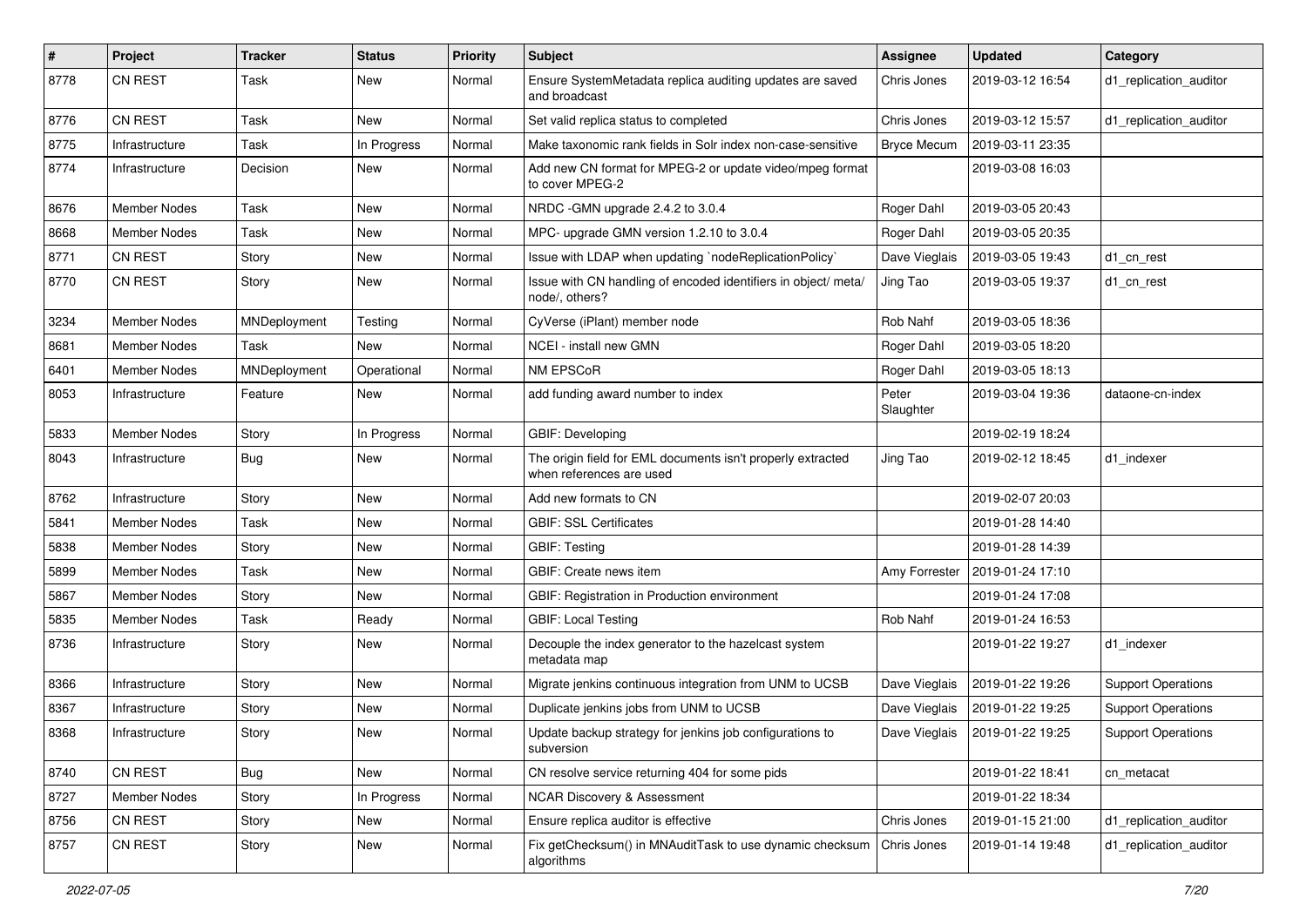| #    | Project             | <b>Tracker</b> | <b>Status</b> | Priority | Subject                                                                                                                    | <b>Assignee</b>    | <b>Updated</b>   | Category               |
|------|---------------------|----------------|---------------|----------|----------------------------------------------------------------------------------------------------------------------------|--------------------|------------------|------------------------|
| 8758 | Infrastructure      | Story          | New           | Normal   | Index replicationStatus field                                                                                              | Jing Tao           | 2019-01-14 18:00 | d1 indexer             |
| 8582 | CN REST             | Story          | <b>New</b>    | Normal   | Replica Auditing service is throwing errors                                                                                | Jing Tao           | 2019-01-14 16:40 | d1 replication auditor |
| 8753 | Infrastructure      | Task           | New           | Normal   | Add support for EML 2.2 (indexing, view)                                                                                   | <b>Bryce Mecum</b> | 2018-12-19 00:54 |                        |
| 8754 | Infrastructure      | Task           | New           | Normal   | Add EML 2.2 to CN formats list                                                                                             | <b>Bryce Mecum</b> | 2018-12-19 00:54 |                        |
| 7895 | Member Nodes        | MNDeployment   | Operational   | Normal   | Pangaea                                                                                                                    | Monica Ihli        | 2018-12-04 14:58 |                        |
| 8186 | Member Nodes        | MNDeployment   | Operational   | Normal   | ESS-DIVE, including CDIAC                                                                                                  | Matthew<br>Jones   | 2018-12-04 14:57 |                        |
| 8544 | <b>Member Nodes</b> | MNDeployment   | Operational   | Normal   | Chinese Ecosystem Research Network                                                                                         | Amy Forrester      | 2018-12-04 14:56 |                        |
| 8737 | Infrastructure      | Story          | New           | Normal   | Submitters and rights-holders with group permissions can't be<br>granted authorization when the sync process validates sid | Jing Tao           | 2018-11-28 17:12 | d1_synchronization     |
| 8750 | Member Nodes        | Task           | In Progress   | Normal   | reconnect eLTER MN to DataONE                                                                                              | Roger Dahl         | 2018-11-28 16:59 |                        |
| 8747 | Infrastructure      | Task           | New           | Normal   | Adjust package configuration to persist changes between<br>updates                                                         | Dave Vieglais      | 2018-11-16 17:32 |                        |
| 8746 | Infrastructure      | Task           | New           | Normal   | Require email address from user when logging in via ORCID                                                                  |                    | 2018-11-16 05:57 |                        |
| 3047 | Infrastructure      | <b>Bug</b>     | In Progress   | Normal   | Metacat allows whitespace in Identifiers                                                                                   | Ben Leinfelder     | 2018-11-13 21:44 |                        |
| 7956 | Member Nodes        | MNDeployment   | Operational   | Normal   | Environmental Data Initiative (EDI)                                                                                        | Laura Moyers       | 2018-11-13 19:14 |                        |
| 8742 | Member Nodes        | Task           | New           | Normal   | GMN upgrade from 2.4.1 to 3.2.0                                                                                            | Roger Dahl         | 2018-11-13 19:14 |                        |
| 8739 | Infrastructure      | Task           | In Progress   | Normal   | Attempting to set ulimit results in error on UCSB systems                                                                  | Jing Tao           | 2018-11-08 15:10 | d1_process_daemon      |
| 8738 | Infrastructure      | Story          | In Progress   | Normal   | HZEventFilter performance decline with increased task queue                                                                | Rob Nahf           | 2018-10-30 04:10 | d1 indexer             |
| 8735 | Infrastructure      | <b>Bug</b>     | In Progress   | Normal   | NPE in IndexTask causes indexing job to fail                                                                               | Rob Nahf           | 2018-10-18 18:33 | d1 indexer             |
| 8734 | Infrastructure      | Story          | New           | Normal   | Hazelcast shutdown tied to out of memory exception!                                                                        | Rob Nahf           | 2018-10-18 16:55 | Metacat                |
| 8733 | <b>CN REST</b>      | <b>Bug</b>     | New           | Normal   | Exception handling in ForesiteResourceMap needs<br>improvement                                                             | Jing Tao           | 2018-10-12 20:09 | d1_cn_index_processor  |
| 8729 | <b>Member Nodes</b> | Task           | New           | Normal   | <b>Requirements Analysis</b>                                                                                               |                    | 2018-10-11 17:24 |                        |
| 8730 | <b>Member Nodes</b> | Task           | New           | Normal   | Plan the Implementation (NCAR)                                                                                             |                    | 2018-10-11 17:21 |                        |
| 7082 | <b>Member Nodes</b> | MNDeployment   | Operational   | Normal   | USGS Science Data Catalog (SDC)                                                                                            | Laura Moyers       | 2018-10-09 16:27 |                        |
| 8725 | Member Nodes        | MNDeployment   | In Review     | Normal   | NCAR (National Center for Atmospheric Research)                                                                            |                    | 2018-10-08 13:33 |                        |
| 8731 | Infrastructure      | Bug            | New           | Normal   | Indexing solr client method is building query with too many<br>ORs, causing errors                                         | Rob Nahf           | 2018-10-04 22:25 | d1 indexer             |
| 8506 | Infrastructure      | Task           | New           | Normal   | Identify ISO metadata terms appropriate for population of data<br>citation elements of the solr search index               |                    | 2018-10-04 18:17 |                        |
| 8728 | <b>Member Nodes</b> | Task           | In Progress   | Normal   | Initial Communications (NCAR)                                                                                              | Amy Forrester      | 2018-10-04 17:24 |                        |
| 8724 | Infrastructure      | <b>Bug</b>     | New           | Normal   | index out of bounds error in PortalCertificateManager                                                                      | Rob Nahf           | 2018-10-02 19:11 | d1_portal              |
| 5836 | Member Nodes        | Task           | Testing       | Normal   | GBIF: Verify that MN passes the Web Tester                                                                                 | Rob Nahf           | 2018-09-26 19:57 |                        |
| 4730 | Member Nodes        | MNDeployment   | Testing       | Normal   | Global Biodiversity Information Facility                                                                                   | Dave Vieglais      | 2018-09-26 19:45 |                        |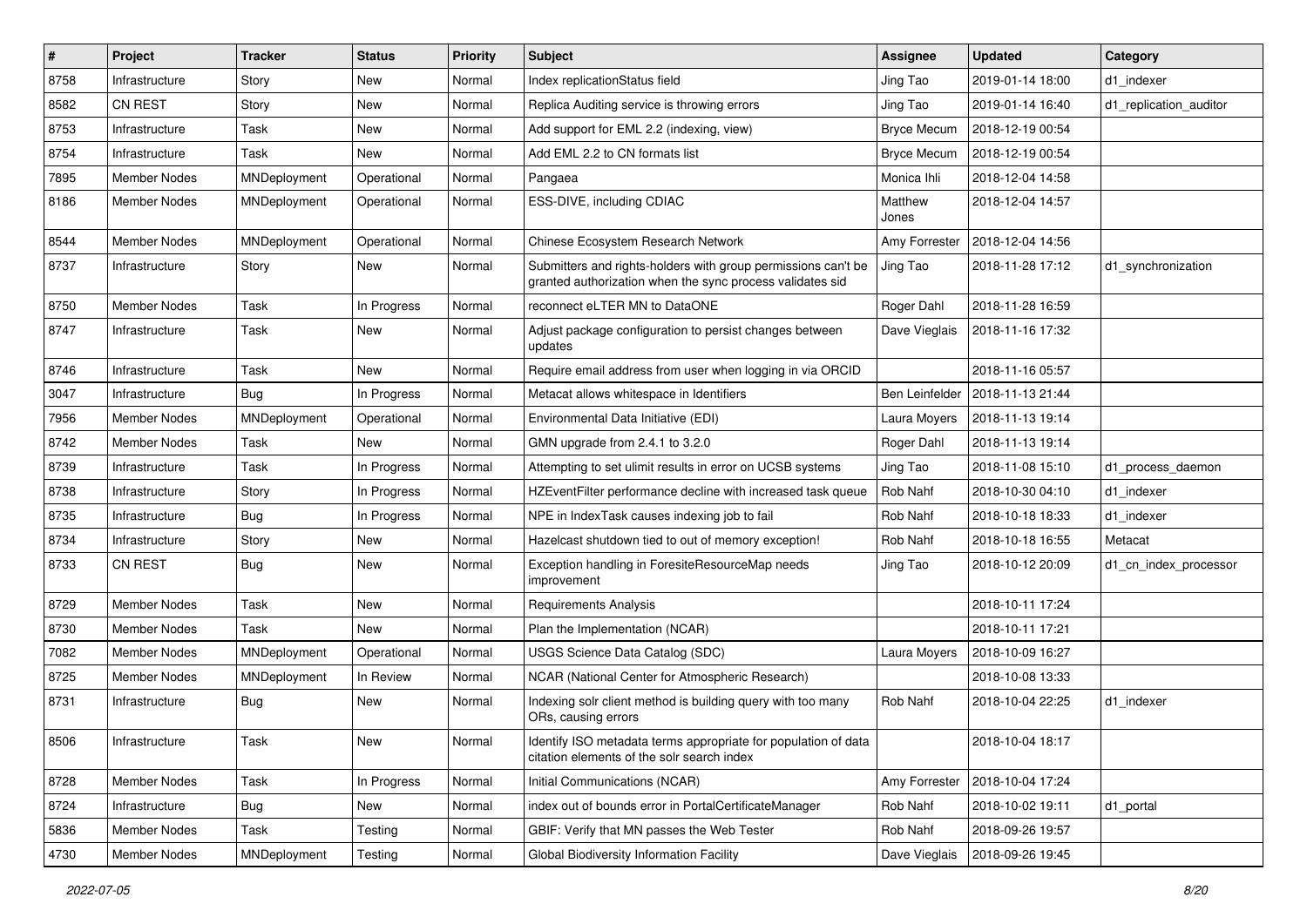| #    | Project             | Tracker      | <b>Status</b> | Priority | <b>Subject</b>                                                                                 | Assignee      | <b>Updated</b>   | Category           |
|------|---------------------|--------------|---------------|----------|------------------------------------------------------------------------------------------------|---------------|------------------|--------------------|
| 3557 | <b>Member Nodes</b> | MNDeployment | Operational   | Normal   | <b>LTER Network</b>                                                                            | Roger Dahl    | 2018-09-25 17:17 |                    |
| 7051 | <b>Member Nodes</b> | MNDeployment | Operational   | Normal   | <b>GRIIDC</b> - Gulf of Mexico Research Initiative                                             | Laura Moyers  | 2018-09-25 17:14 |                    |
| 8702 | Infrastructure      | Story        | New           | Normal   | Indexing Refactor Strategy                                                                     | Rob Nahf      | 2018-09-24 18:05 | d1 indexer         |
| 8703 | Infrastructure      | Task         | New           | Normal   | test the cleaned up indexer in DEV                                                             | Rob Nahf      | 2018-09-24 18:05 | d1 indexer         |
| 8363 | Infrastructure      | Story        | New           | Normal   | indexer shutdown generates index tasks                                                         | Rob Nahf      | 2018-09-24 15:25 | d1_indexer         |
| 8698 | CN REST             | Bug          | New           | Normal   | CN Performance degradation                                                                     |               | 2018-09-13 21:05 | d1 cn rest         |
| 8697 | <b>Member Nodes</b> | Task         | New           | Normal   | ESSDIVE: anonymous download issue                                                              | Chris Jones   | 2018-09-13 19:40 |                    |
| 8673 | Member Nodes        | Task         | New           | Normal   | Pangaea- GMN upgrade from 2.4.0 to 3.0.4                                                       | Roger Dahl    | 2018-09-04 18:48 |                    |
| 3689 | Member Nodes        | MNDeployment | Deferred      | Normal   | University of South Carolina, Computer Science Department                                      |               | 2018-08-31 15:26 |                    |
| 5450 | Member Nodes        | Task         | In Progress   | Normal   | (Waiting for) USC to complete development of MN stack<br>(derived from GMN)                    | Laura Moyers  | 2018-08-31 15:26 |                    |
| 7979 | <b>Member Nodes</b> | Task         | New           | Normal   | GINA: Configure SSL Certificates for Testing Environment                                       | Amy Forrester | 2018-08-31 15:23 |                    |
| 7757 | Member Nodes        | MNDeployment | Deferred      | Normal   | GINA - Geographic Information Network of Alaska                                                | Roger Dahl    | 2018-08-31 15:22 |                    |
| 7986 | Member Nodes        | Task         | New           | Normal   | GINA: Configure SSL Certificates for Production                                                | Amy Forrester | 2018-08-31 15:22 |                    |
| 3172 | <b>Member Nodes</b> | MNDeployment | Operational   | Normal   | Replication instance at UNM                                                                    | Dave Vieglais | 2018-08-31 15:22 |                    |
| 3530 | Member Nodes        | MNDeployment | Operational   | Normal   | Replication instance at UCSB                                                                   | Dave Vieglais | 2018-08-31 15:22 |                    |
| 3529 | Member Nodes        | MNDeployment | Operational   | Normal   | Replication instance at ORC                                                                    | Dave Vieglais | 2018-08-31 15:21 |                    |
| 3748 | <b>Member Nodes</b> | MNDeployment | Operational   | Normal   | PPBIO Member Node                                                                              | Jing Tao      | 2018-08-31 15:20 |                    |
| 8686 | Infrastructure      | <b>Bug</b>   | New           | Normal   | d1-index-task-processor failed with NPE                                                        | Rob Nahf      | 2018-08-24 01:35 | d1 indexer         |
| 8685 | Member Nodes        | Task         | New           | Normal   | ONEShare - GMN upgrade 2.4.2 to 3.0.4                                                          | Roger Dahl    | 2018-08-23 17:18 |                    |
| 8672 | Member Nodes        | Task         | New           | Normal   | CDL - upgrade GMN 2.4.0 to 3.0.4                                                               | Roger Dahl    | 2018-08-23 17:13 |                    |
| 7842 | <b>Member Nodes</b> | MNDeployment | Operational   | Normal   | Research Workspace                                                                             | Roger Dahl    | 2018-08-14 17:05 |                    |
| 3560 | <b>Member Nodes</b> | MNDeployment | Operational   | Normal   | Cornell Lab of Ornithology eBird                                                               | Laura Moyers  | 2018-08-06 21:12 |                    |
| 3708 | <b>Member Nodes</b> | MNDeployment | Operational   | Normal   | Minnesota Population Center                                                                    | Laura Moyers  | 2018-08-06 19:43 |                    |
| 8378 | Member Nodes        | Task         | In Progress   | Normal   | (OTS) replicate data                                                                           | Amy Forrester | 2018-07-31 18:49 |                    |
| 5453 | Member Nodes        | MNDeployment | Deferred      | Normal   | Dataverse                                                                                      | Laura Moyers  | 2018-07-24 16:41 |                    |
| 8646 | Member Nodes        | Task         | New           | Normal   | (cyverse) Formal Announcement                                                                  |               | 2018-07-19 18:31 |                    |
| 8601 | Infrastructure      | Decision     | New           | Normal   | Decide on a URI space for DataONE resources                                                    |               | 2018-07-18 21:42 |                    |
| 8504 | Infrastructure      | Story        | New           | Normal   | Support creation of data citation record from solr record                                      | Monica Ihli   | 2018-07-17 23:06 | d1_indexer         |
| 8657 | Log Reporting       | <b>Bug</b>   | New           | Normal   | Log aggregation service not recording logs for the MNs -<br>urn:node:TDAR and urn:node:OTS NDC |               | 2018-07-16 21:36 | d1_log_aggregation |
| 8645 | Member Nodes        | Task         | New           | Normal   | (Cyverse) Mutual acceptance                                                                    | Amy Forrester | 2018-07-05 14:26 |                    |
| 8644 | Member Nodes        | Task         | New           | Normal   | (Cyverse) Register in Production                                                               |               | 2018-07-05 14:25 |                    |
| 8643 | Member Nodes        | Task         | New           | Normal   | (Cyverse) Implement in Production Environment                                                  |               | 2018-07-05 14:25 |                    |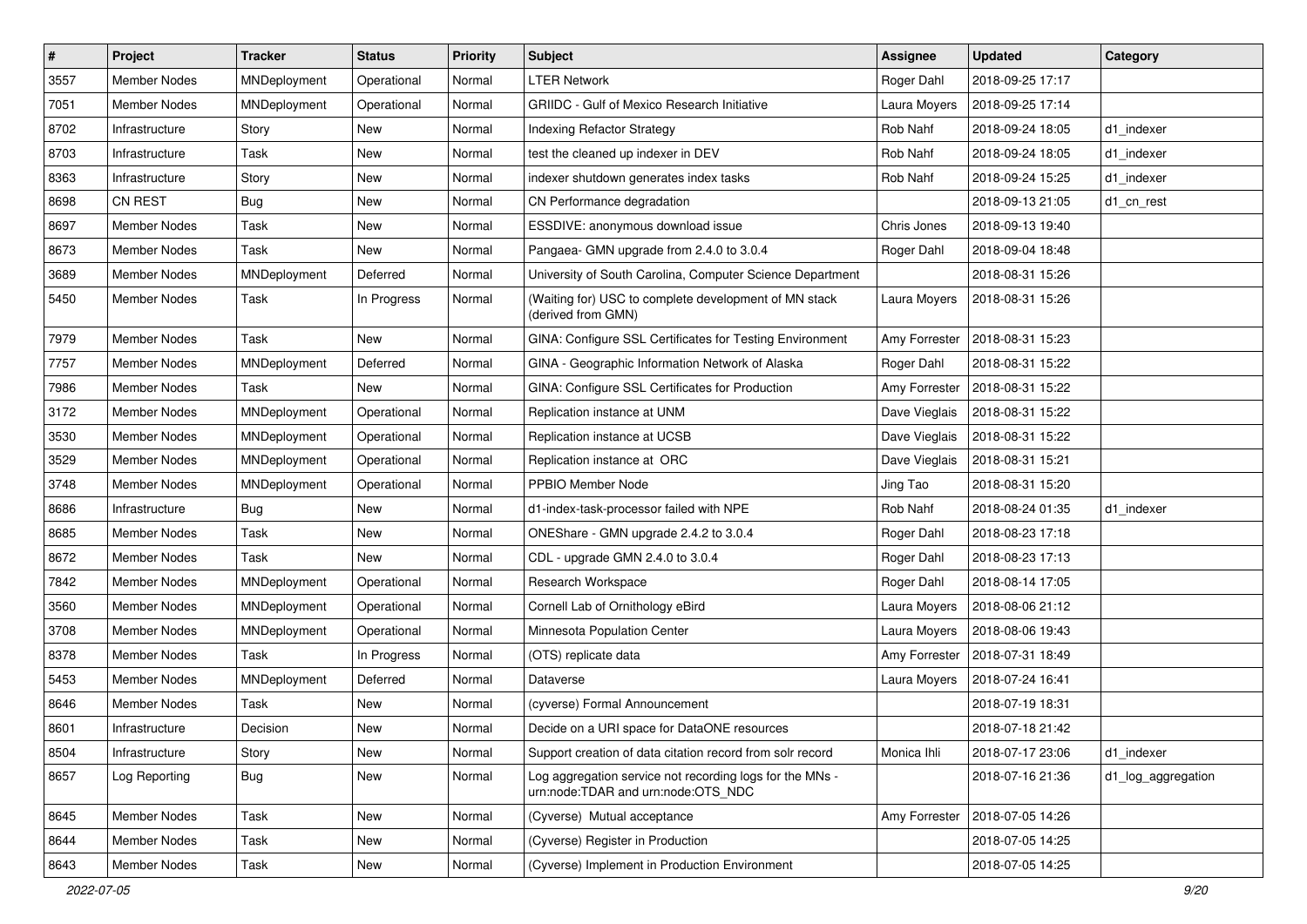| #    | Project             | <b>Tracker</b> | <b>Status</b> | <b>Priority</b> | <b>Subject</b>                                                                                                                  | Assignee           | <b>Updated</b>   | Category            |
|------|---------------------|----------------|---------------|-----------------|---------------------------------------------------------------------------------------------------------------------------------|--------------------|------------------|---------------------|
| 8642 | Infrastructure      | Bug            | New           | Normal          | Replication tasks apparently not deleted from backing store in<br>a timely fashion                                              | Dave Vieglais      | 2018-07-05 12:11 | d1_replication      |
| 8641 | Infrastructure      | <b>Bug</b>     | New           | Normal          | Any change to SystemMetadata causes a new replication task<br>to be generated without consideration of the object replicability | Chris Jones        | 2018-07-04 12:28 | d1 replication      |
| 8640 | Infrastructure      | <b>Bug</b>     | New           | Normal          | Replication includes "down" nodes as replication targets                                                                        | Chris Jones        | 2018-07-04 11:29 | d1 replication      |
| 8639 | Infrastructure      | Story          | New           | Normal          | Replication performance is too slow to service demand                                                                           | Chris Jones        | 2018-07-04 11:18 | d1 replication      |
| 7505 | <b>Member Nodes</b> | Task           | In Progress   | Normal          | Correct generous access policies                                                                                                | Roger Dahl         | 2018-07-02 20:39 |                     |
| 8564 | Member Nodes        | Story          | New           | Normal          | (CyVerse) Testing & Development                                                                                                 | Rob Nahf           | 2018-07-02 19:56 |                     |
| 8635 | <b>Member Nodes</b> | Task           | New           | Normal          | DAAC: Develop or Implement MN Software                                                                                          |                    | 2018-07-02 15:00 |                     |
| 8636 | Member Nodes        | Task           | New           | Normal          | <b>DAAC: Test Registration</b>                                                                                                  |                    | 2018-07-02 14:58 |                     |
| 8634 | <b>Member Nodes</b> | Story          | New           | Normal          | DAAC: Testing & Development                                                                                                     | Dave Vieglais      | 2018-07-02 14:55 |                     |
| 8633 | Member Nodes        | Task           | In Progress   | Normal          | DAAC: Re-Training & Re-Deployment Planning                                                                                      | Amy Forrester      | 2018-07-02 14:53 |                     |
| 8630 | <b>CN REST</b>      | Bug            | New           | Normal          | equivalentIdentity values use uppercase letters when the<br>same person subject values are lowercase                            |                    | 2018-06-26 14:15 | d1 identity manager |
| 8616 | Infrastructure      | Decision       | New           | Normal          | Consider expanding isotc211's indexing component's keyword<br>XPath to cover topicCategories                                    |                    | 2018-06-15 00:13 |                     |
| 8523 | <b>Member Nodes</b> | Task           | In Progress   | Normal          | CAFF: Technical Requirements & Design Planning                                                                                  | Amy Forrester      | 2018-06-14 14:21 |                     |
| 8614 | <b>Member Nodes</b> | Task           | New           | Normal          | BCO-DMO: testing the member node                                                                                                | Matthew<br>Jones   | 2018-06-13 15:48 |                     |
| 8604 | Infrastructure      | Task           | New           | Normal          | Update the static IP lists for robots etc                                                                                       | Dave Vieglais      | 2018-06-07 20:56 | d1_log_aggregation  |
| 8603 | Infrastructure      | <b>Bug</b>     | New           | Normal          | log aggregation incorrectly assigning location information                                                                      | Dave Vieglais      | 2018-06-07 20:52 | d1_log_aggregation  |
| 8602 | Infrastructure      | Story          | <b>New</b>    | Normal          | Log aggregation and augmentation process mid 2018 updates                                                                       | Dave Vieglais      | 2018-06-07 20:49 | d1_log_aggregation  |
| 7967 | Infrastructure      | Bug            | In Progress   | Normal          | The CN is not following the xml schema definition when<br>creating dataone exceptions                                           | Dave Vieglais      | 2018-05-23 18:13 | Architecture Design |
| 8225 | Member Nodes        | Story          | In Progress   | Normal          | Customize Indexing & View for gmd-pangaea                                                                                       | Rob Nahf           | 2018-05-17 14:30 |                     |
| 7754 | Search UI           | Story          | In Progress   | Normal          | Support for XSL transform of various metadata formats                                                                           | <b>Bryce Mecum</b> | 2018-05-17 14:18 | MetacatUI           |
| 8017 | Member Nodes        | Support        | New           | Normal          | NCEI - Implement GMN for replicating Arctic Data Center Data                                                                    | Roger Dahl         | 2018-05-16 14:32 |                     |
| 3531 | <b>Member Nodes</b> | MNDeployment   | Operational   | Normal          | Gulf of Alaska Data Portal                                                                                                      | Laura Moyers       | 2018-05-15 17:40 |                     |
| 8594 | Member Nodes        | Task           | New           | Normal          | GOA: replicate to Research Workspace                                                                                            | Matthew<br>Jones   | 2018-05-15 17:40 |                     |
| 8589 | <b>Member Nodes</b> | Story          | New           | Normal          | ARM: Re-Discovery & Planning                                                                                                    |                    | 2018-05-10 21:44 |                     |
| 8590 | Member Nodes        | Task           | <b>New</b>    | Normal          | <b>ARM: Requirements Analysis</b>                                                                                               |                    | 2018-05-10 20:50 |                     |
| 8587 | Member Nodes        | Task           | New           | Normal          | Add DataONE Logo to SanParks website                                                                                            | Jing Tao           | 2018-05-09 21:19 |                     |
| 8573 | Infrastructure      | <b>Bug</b>     | In Progress   | Normal          | changing accessPolicies and rightHolders down the line of<br>series can cause improper sync failures                            | Rob Nahf           | 2018-05-03 21:52 | d1_synchronization  |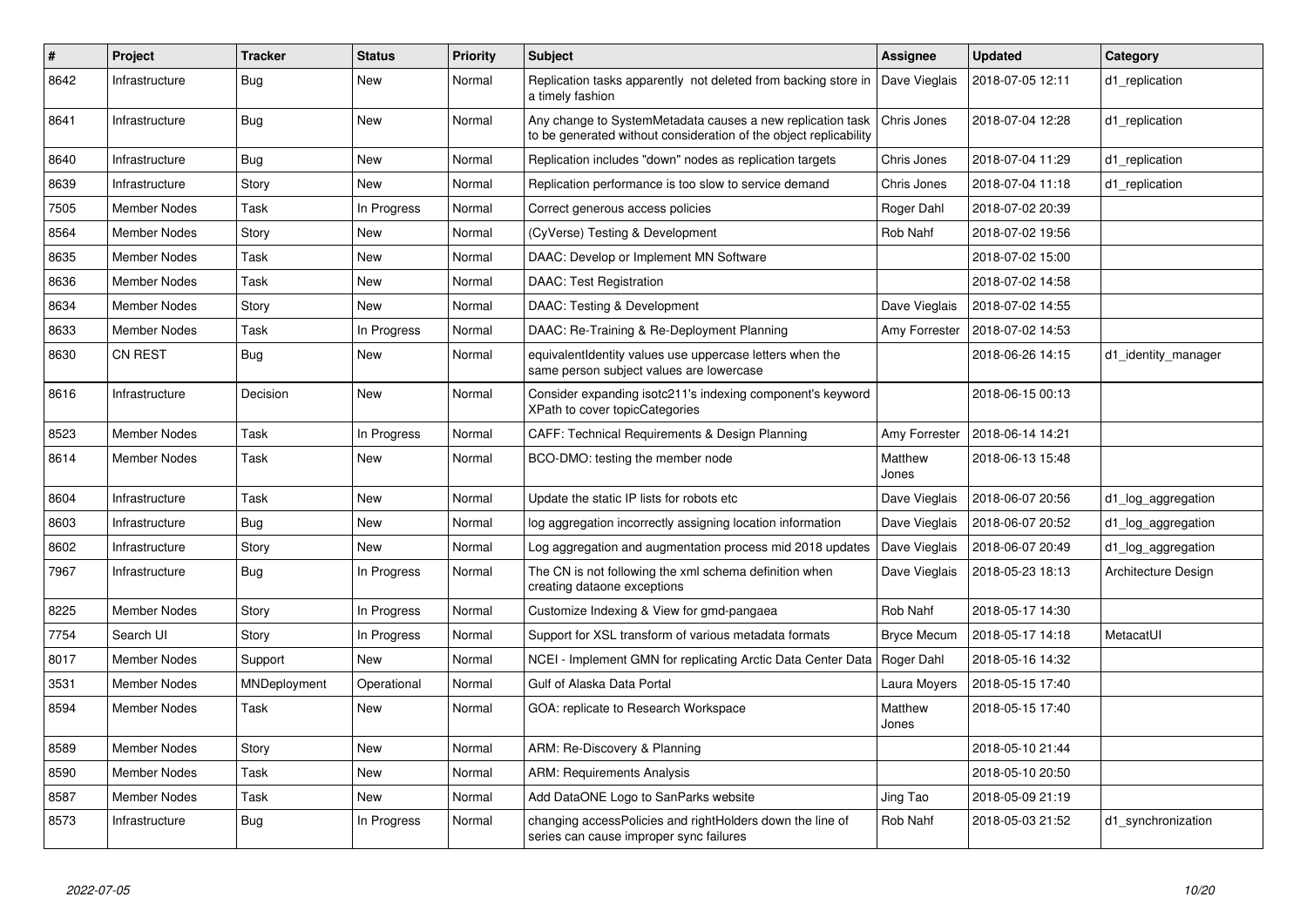| #    | Project             | <b>Tracker</b> | <b>Status</b> | <b>Priority</b> | Subject                                                                             | <b>Assignee</b>    | <b>Updated</b>   | Category   |
|------|---------------------|----------------|---------------|-----------------|-------------------------------------------------------------------------------------|--------------------|------------------|------------|
| 8583 | DataONE API         | Feature        | New           | Normal          | Provide some mechanism for diagnosing correctness of MN<br>certificates             | Dave Vieglais      | 2018-05-02 03:18 |            |
| 8574 | Search UI           | Story          | New           | Normal          | PANGAEA Temporary Fix: SID only in Data Citation                                    | <b>Bryce Mecum</b> | 2018-05-01 01:45 |            |
| 8499 | Infrastructure      | Task           | New           | Normal          | Improve rendering of<br>http://www.isotc211.org/2005/gmd-pangaea in search UI       |                    | 2018-05-01 01:07 |            |
| 8576 | Search UI           | Task           | New           | Normal          | Remove Code Changes Specific to Appearance of Data<br>Citation for PANGAEA formatID | Monica Ihli        | 2018-04-30 13:29 |            |
| 8568 | <b>Member Nodes</b> | Story          | New           | Normal          | (CyVerse) Move to production                                                        |                    | 2018-04-23 21:18 |            |
| 8571 | Infrastructure      | <b>Bug</b>     | In Progress   | Normal          | IndexTool can't index a data object                                                 | Jing Tao           | 2018-04-23 20:13 | d1_indexer |
| 8246 | <b>Member Nodes</b> | Task           | <b>New</b>    | Normal          | Upgrade metacat to the latest version                                               | Jing Tao           | 2018-04-23 16:09 |            |
| 8570 | Infrastructure      | <b>Bug</b>     | New           | Normal          | index task not generated for a newly synchronized object                            | Jing Tao           | 2018-04-20 20:51 | d1 indexer |
| 8563 | Member Nodes        | MNDeployment   | New           | Normal          | Scripps Institute of Oceanography Explorer                                          |                    | 2018-04-18 16:40 |            |
| 8562 | <b>Member Nodes</b> | MNDeployment   | New           | Normal          | PSD Climate and Weather Data                                                        |                    | 2018-04-18 16:39 |            |
| 8561 | <b>Member Nodes</b> | MNDeployment   | New           | Normal          | <b>PRISM Climate Data</b>                                                           |                    | 2018-04-18 16:37 |            |
| 8560 | <b>Member Nodes</b> | MNDeployment   | <b>New</b>    | Normal          | PPS - Precipitation Processing System                                               |                    | 2018-04-18 16:36 |            |
| 8559 | Member Nodes        | MNDeployment   | New           | Normal          | PMM - Precipitation Measurement Missions                                            |                    | 2018-04-18 16:35 |            |
| 8558 | Member Nodes        | MNDeployment   | New           | Normal          | PDC - Polar Data Catalogue                                                          |                    | 2018-04-18 16:33 |            |
| 8557 | <b>Member Nodes</b> | MNDeployment   | New           | Normal          | Physical Oceanography Distributed Active Archive Center                             |                    | 2018-04-18 16:32 |            |
| 8556 | <b>Member Nodes</b> | MNDeployment   | New           | Normal          | OAFlux (WHOI)                                                                       |                    | 2018-04-18 16:30 |            |
| 8555 | Member Nodes        | MNDeployment   | <b>New</b>    | Normal          | <b>NGEE Arctic</b>                                                                  |                    | 2018-04-18 16:27 |            |
| 8554 | Member Nodes        | MNDeployment   | New           | Normal          | SEDAC - NASA Socioeconomic Data and Applications Center                             |                    | 2018-04-17 20:05 |            |
| 8553 | <b>Member Nodes</b> | MNDeployment   | New           | Normal          | MVCO - Martha's Vineyard Coastal Observatory                                        |                    | 2018-04-17 20:03 |            |
| 8552 | <b>Member Nodes</b> | MNDeployment   | New           | Normal          | GLCF - Global Land Cover Facility                                                   |                    | 2018-04-17 20:01 |            |
| 8551 | <b>Member Nodes</b> | MNDeployment   | New           | Normal          | Forest Service Research Data Archive                                                |                    | 2018-04-17 20:00 |            |
| 8550 | Member Nodes        | MNDeployment   | <b>New</b>    | Normal          | ESGF - Earth System Grid Federation                                                 |                    | 2018-04-17 19:58 |            |
| 8549 | Member Nodes        | MNDeployment   | New           | Normal          | Earth Resources Observation and Science Center                                      |                    | 2018-04-17 19:55 |            |
| 8548 | <b>Member Nodes</b> | MNDeployment   | <b>New</b>    | Normal          | Earthdata powered by EOSDIS                                                         |                    | 2018-04-17 19:51 |            |
| 4115 | <b>Member Nodes</b> | MNDeployment   | Deferred      | Normal          | <b>UTK Institutional Repository</b>                                                 |                    | 2018-04-17 17:32 |            |
| 3239 | Member Nodes        | MNDeployment   | New           | Normal          | "Nitrous Oxide emissions Network" member node                                       |                    | 2018-04-17 17:13 |            |
| 8030 | Member Nodes        | MNDeployment   | New           | Normal          | <b>UCAR Research Data Archive</b>                                                   | Laura Moyers       | 2018-04-16 17:39 |            |
| 7296 | Member Nodes        | MNDeployment   | Planning      | Normal          | GCOOS                                                                               | Monica Ihli        | 2018-04-16 15:53 |            |
| 8536 | Infrastructure      | <b>Bug</b>     | In Progress   | Normal          | resource Map update when metadata SID is used is not<br>indexed                     | Rob Nahf           | 2018-04-12 20:55 | d1_indexer |
| 8541 | Infrastructure      | <b>Bug</b>     | New           | Normal          | index shutdown threw exception                                                      | Rob Nahf           | 2018-04-12 16:44 | d1_indexer |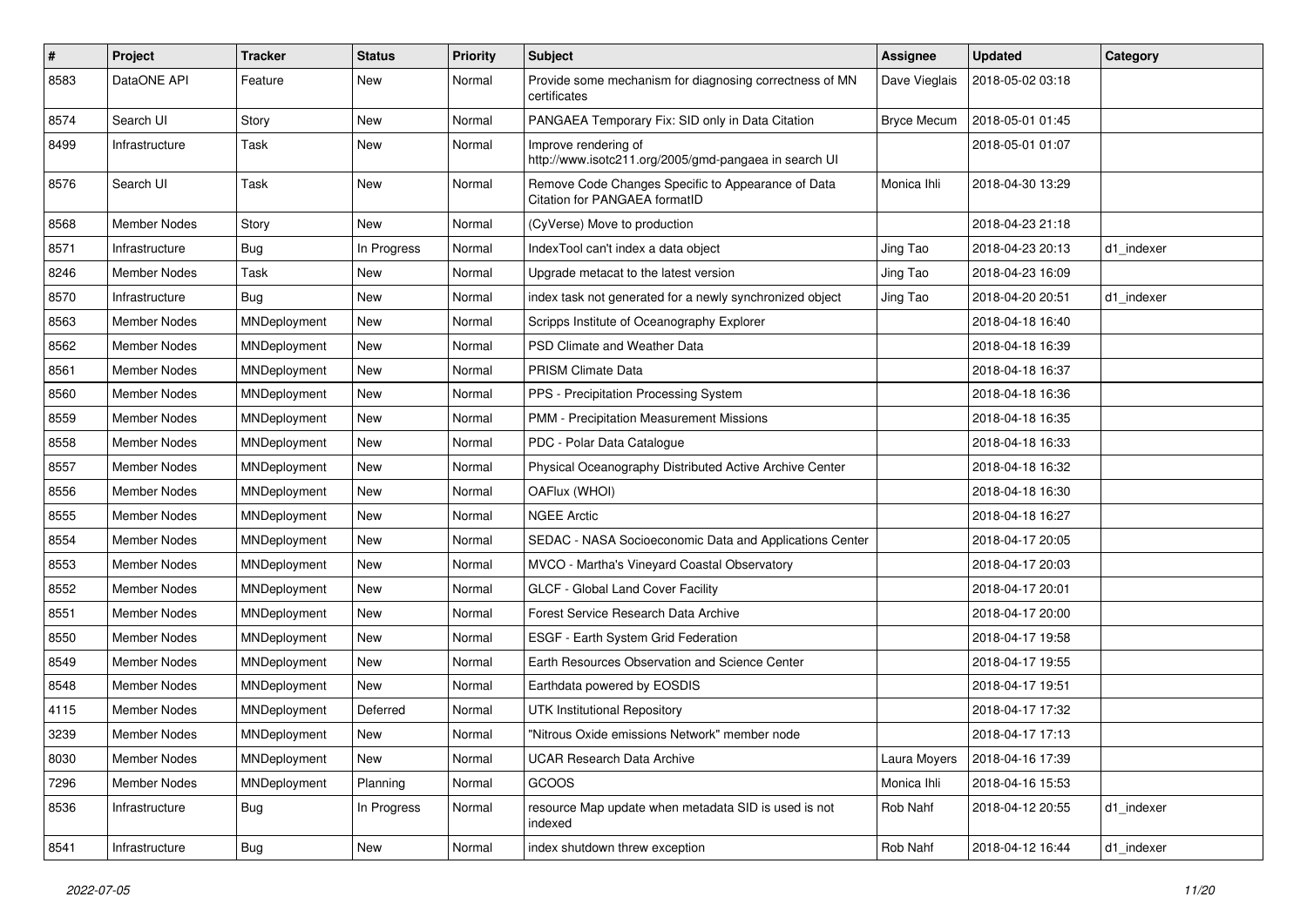| $\vert$ # | Project                         | <b>Tracker</b> | <b>Status</b> | <b>Priority</b> | <b>Subject</b>                                                                                     | <b>Assignee</b>     | <b>Updated</b>   | Category           |
|-----------|---------------------------------|----------------|---------------|-----------------|----------------------------------------------------------------------------------------------------|---------------------|------------------|--------------------|
| 8540      | Infrastructure                  | Story          | New           | Normal          | interesting 15 minute Hazelcast timeout in IndexProcessor                                          | Rob Nahf            | 2018-04-12 04:32 | d1 indexer         |
| 8522      | Member Nodes                    | Task           | In Progress   | Normal          | <b>CAFF: MN Communications</b>                                                                     | Amy Forrester       | 2018-04-11 14:48 |                    |
| 8539      | <b>Member Nodes</b>             | MNDeployment   | New           | Normal          | NASA Distributed Active Archive Center at National Snow &<br>Ice Data Center (NASA DAAC)           |                     | 2018-04-10 19:19 |                    |
| 5457      | Member Nodes                    | MNDeployment   | New           | Normal          | NSIDC- National Snow and Ice Data Center                                                           | <b>Bruce Wilson</b> | 2018-04-10 19:12 |                    |
| 8529      | DataONE API                     | Task           | New           | Normal          | Add field to Solr index that includes the obsolescence chain                                       |                     | 2018-04-10 05:21 |                    |
| 8537      | Infrastructure                  | Story          | <b>New</b>    | Normal          | indexer doesn't populate SID-defined relationships unless new<br>resourceMap is submitted          | Rob Nahf            | 2018-04-09 22:51 | d1 indexer         |
| 8259      | Member Nodes                    | MNDeployment   | <b>New</b>    | Normal          | Neotoma Paleoecology Database                                                                      | Amy Forrester       | 2018-04-09 21:14 |                    |
| 8535      | <b>Member Nodes</b>             | Story          | In Progress   | Normal          | Neotoma: Story: Discovery & Planning                                                               | Amy Forrester       | 2018-04-09 21:14 |                    |
| 8534      | <b>Member Nodes</b>             | Task           | New           | Normal          | GCOOS: Technical Requirements & Design Planning                                                    |                     | 2018-04-09 20:18 |                    |
| 8521      | <b>Member Nodes</b>             | Story          | <b>New</b>    | Normal          | CAFF: Testing & Development                                                                        |                     | 2018-04-06 15:17 |                    |
| 8531      | <b>Member Nodes</b>             | Task           | <b>New</b>    | Normal          | Training & education                                                                               |                     | 2018-04-06 15:11 |                    |
| 8358      | Member Nodes                    | Story          | In Progress   | Normal          | Discovery & Planning (CAFF)                                                                        | Amy Forrester       | 2018-04-06 14:56 |                    |
| 8528      | DataONE API                     | Task           | New           | Normal          | Add MNRead.getVersions, CNRead.getVersions                                                         |                     | 2018-04-03 19:26 |                    |
| 8519      | <b>Testing MN</b><br>Management | Task           | New           | Normal          | meow: Formal Announcement                                                                          |                     | 2018-03-22 20:45 |                    |
| 8518      | <b>Testing MN</b><br>Management | Task           | New           | Normal          | meow: Mutual Acceptance                                                                            |                     | 2018-03-22 20:45 |                    |
| 8517      | Testing MN<br>Management        | Task           | New           | Normal          | meow: Register in Production                                                                       |                     | 2018-03-22 20:45 |                    |
| 8516      | <b>Testing MN</b><br>Management | Task           | New           | Normal          | meow: Implement in Production                                                                      |                     | 2018-03-22 20:45 |                    |
| 8461      | <b>Testing MN</b><br>Management | MNDeployment   | <b>New</b>    | Normal          | MEOW - Monitoring Ecosystems & Oceans in Wales                                                     |                     | 2018-03-22 20:45 |                    |
| 8515      | <b>Testing MN</b><br>Management | Story          | New           | Normal          | meow: Move to Production                                                                           |                     | 2018-03-22 20:45 |                    |
| 8514      | Infrastructure                  | Task           | New           | Normal          | deploy new Metacat / synchronization slows down because of<br>increased cn.create times            | Rob Nahf            | 2018-03-22 17:07 | d1_synchronization |
| 8222      | Infrastructure                  | Task           | New           | Normal          | reindex all isotc211 content in production to reflect final<br>decisions from origin field mapping | Dave Vieglais       | 2018-03-22 16:56 | d1_indexer         |
| 8361      | Infrastructure                  | Bug            | New           | Normal          | index processor throws unhandled NPE if task<br>systemMetadata is null                             | Rob Nahf            | 2018-03-22 16:54 | d1 indexer         |
| 8469      | CN REST                         | Task           | In Progress   | Normal          | evaluate if ORCID API will continue to work after 1.2 is<br>deprecated                             | Jing Tao            | 2018-03-22 16:54 | d1_portal_servlet  |
| 8470      | Infrastructure                  | Story          | <b>New</b>    | Normal          | Make the spring context of the d1_index_processor daemon<br>more configurable                      | Jing Tao            | 2018-03-22 16:53 | d1_indexer         |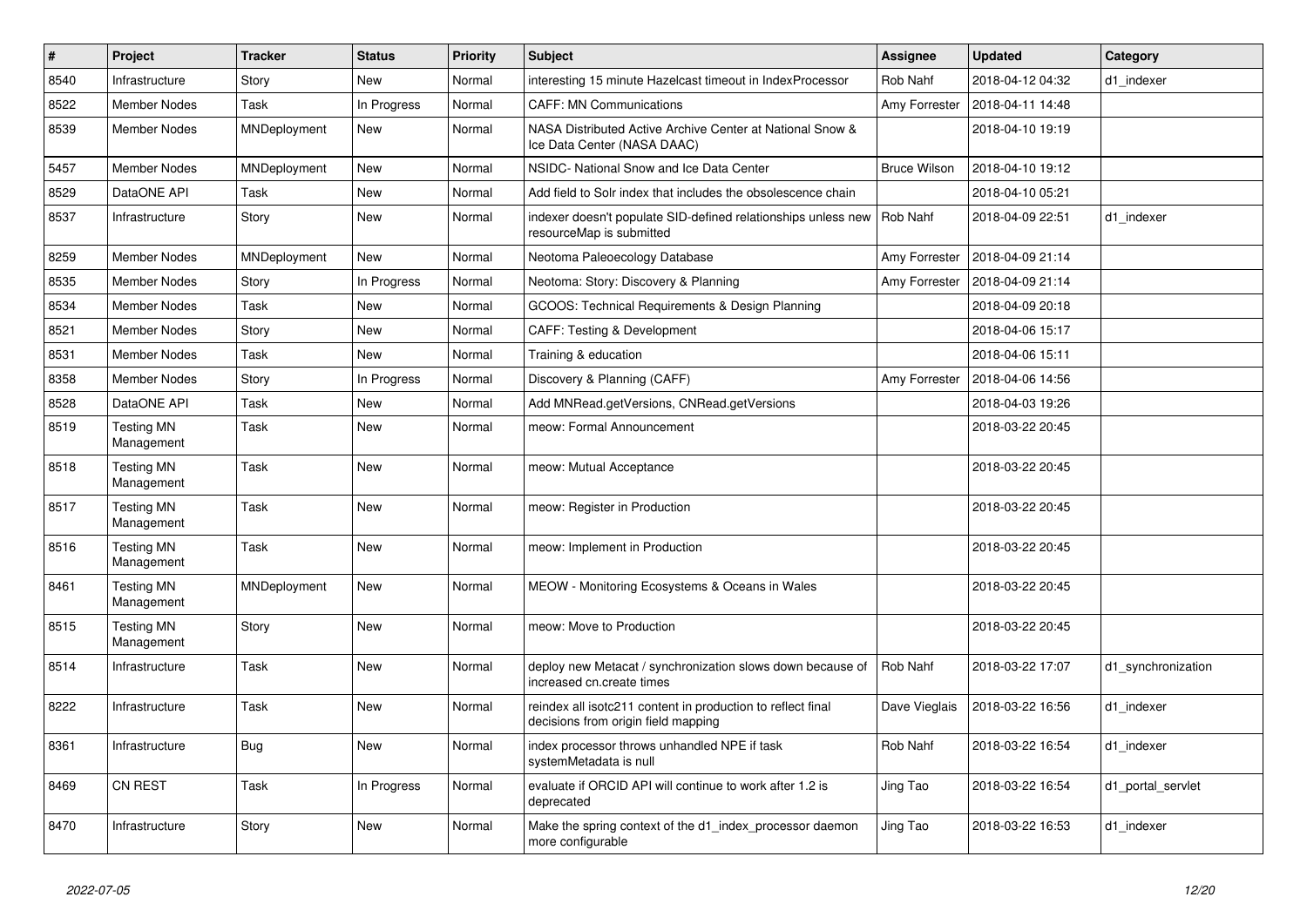| #    | Project                         | <b>Tracker</b> | <b>Status</b> | <b>Priority</b> | Subject                                                                                                                 | <b>Assignee</b> | <b>Updated</b>   | Category          |
|------|---------------------------------|----------------|---------------|-----------------|-------------------------------------------------------------------------------------------------------------------------|-----------------|------------------|-------------------|
| 8507 | Infrastructure                  | Task           | New           | Normal          | Support generation of citation metadata records from dublin<br>core                                                     |                 | 2018-03-19 22:37 |                   |
| 8505 | Infrastructure                  | Task           | New           | Normal          | Review solr terms for coverage of data citation elements                                                                | Monica Ihli     | 2018-03-19 21:57 |                   |
| 8105 | Infrastructure                  | Task           | <b>New</b>    | Normal          | Remove dataone-mercury from production CNs                                                                              | Jing Tao        | 2018-03-02 22:17 | d1_mercury        |
| 8448 | Infrastructure                  | <b>Bug</b>     | <b>New</b>    | Normal          | d1_cn_index_tool doesn't reindex an pid from a given file                                                               | Jing Tao        | 2018-03-02 22:06 | d1 indexer        |
| 8380 | Infrastructure                  | <b>Bug</b>     | New           | Normal          | MN.update method doesn't check if the authoritativeMN is null<br>on the system metadata of the new object               | Jing Tao        | 2018-03-02 21:53 | Metacat           |
| 8228 | Infrastructure                  | <b>Bug</b>     | <b>New</b>    | Normal          | Excessive replicas requested by integration test                                                                        | Rob Nahf        | 2018-03-02 21:52 | d1 integration    |
| 8230 | Infrastructure                  | Task           | New           | Normal          | review bouncy castle version                                                                                            | Rob Nahf        | 2018-03-02 21:48 | d1_libclient_java |
| 8162 | Infrastructure                  | Story          | New           | Normal          | Replication tasks can contain stale potential target nodes                                                              | Rob Nahf        | 2018-03-02 21:47 | d1_replication    |
| 8467 | <b>Testing MN</b><br>Management | Task           | New           | Normal          | test: Display as Upcoming                                                                                               |                 | 2018-03-01 21:04 |                   |
| 8466 | <b>Testing MN</b><br>Management | Task           | New           | Normal          | test: Test Registration                                                                                                 |                 | 2018-03-01 21:04 |                   |
| 8465 | <b>Testing MN</b><br>Management | Task           | New           | Normal          | test: Develop or Implement MN Software                                                                                  |                 | 2018-03-01 21:04 |                   |
| 8464 | <b>Testing MN</b><br>Management | Task           | New           | Normal          | test: Metadata Validation                                                                                               |                 | 2018-03-01 21:04 |                   |
| 8463 | <b>Testing MN</b><br>Management | Story          | New           | Normal          | test: Testing & Development                                                                                             |                 | 2018-03-01 21:04 |                   |
| 8462 | <b>Testing MN</b><br>Management | MNDeployment   | New           | Normal          | <b>Test MN ticket</b>                                                                                                   |                 | 2018-03-01 20:57 |                   |
| 8383 | <b>Testing MN</b><br>Management | Task           | <b>New</b>    | Normal          | <b>Feasibility Assessment</b>                                                                                           |                 | 2018-02-27 17:32 |                   |
| 8382 | <b>Testing MN</b><br>Management | Task           | New           | Normal          | <b>Initial Communications</b>                                                                                           |                 | 2018-02-27 17:32 |                   |
| 8381 | <b>Testing MN</b><br>Management | Story          | New           | Normal          | Discovery                                                                                                               |                 | 2018-02-27 17:32 |                   |
| 8379 | Infrastructure                  | <b>Bug</b>     | <b>New</b>    | Normal          | remove or improve AuthLdap.getGroups logging statement                                                                  | Jing Tao        | 2018-02-27 16:51 | Metacat           |
| 8356 | <b>Testing MN</b><br>Management | Task           | <b>New</b>    | Normal          | Formal Announcement                                                                                                     |                 | 2018-02-23 19:06 |                   |
| 8344 | <b>Testing MN</b><br>Management | Task           | New           | Normal          | <b>MN Communications</b>                                                                                                |                 | 2018-02-22 19:47 |                   |
| 8342 | <b>Testing MN</b><br>Management | Task           | New           | Normal          | <b>Feasibility Assessment</b>                                                                                           |                 | 2018-02-22 19:19 |                   |
| 8341 | <b>Testing MN</b><br>Management | Task           | New           | Normal          | <b>Initial Communications</b>                                                                                           |                 | 2018-02-22 19:14 |                   |
| 8376 | Infrastructure                  | Feature        | New           | Normal          | Make the script file - insertOrUpdateObjectFormatList.sh (in<br>metacat cn buildout) change the user name automatically | Jing Tao        | 2018-02-21 22:48 | d1_cn_buildout    |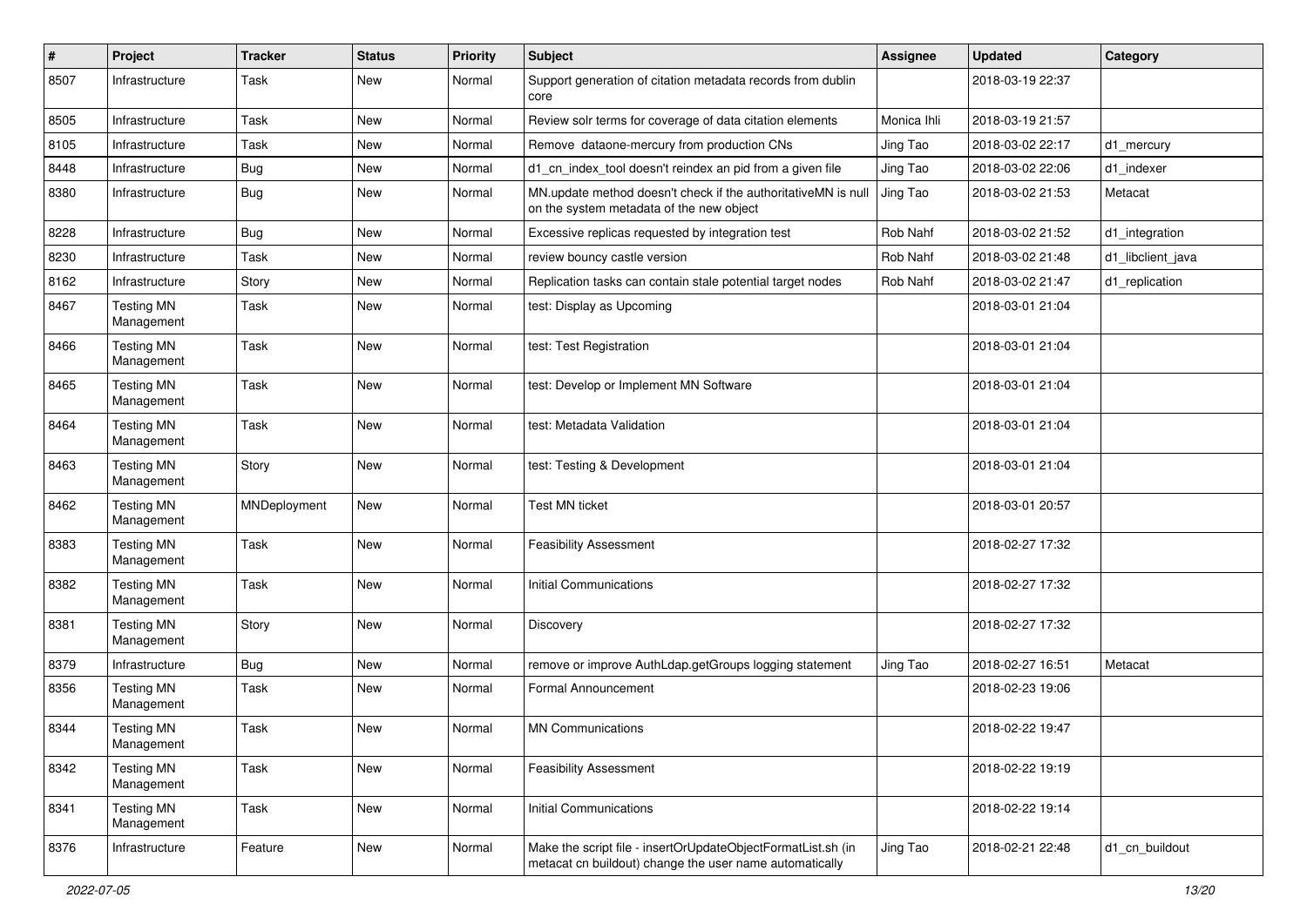| $\pmb{\#}$ | Project                         | <b>Tracker</b> | <b>Status</b> | <b>Priority</b> | Subject                                                                                        | Assignee      | <b>Updated</b>   | Category            |
|------------|---------------------------------|----------------|---------------|-----------------|------------------------------------------------------------------------------------------------|---------------|------------------|---------------------|
| 8106       | Infrastructure                  | <b>Bug</b>     | Testing       | Normal          | Difficulty Distinguishing Between Different Kinds of Failed<br>Sync "Not Found" Error Messages | Rob Nahf      | 2018-02-20 16:57 | d1_synchronization  |
| 8161       | Infrastructure                  | <b>Bug</b>     | New           | Normal          | d1-processing Out of Memory Error                                                              | Dave Vieglais | 2018-02-20 16:19 | d1_process_daemon   |
| 8369       | Infrastructure                  | Task           | New           | Normal          | Verify operation and transfer DNS                                                              | Dave Vieglais | 2018-02-15 17:40 |                     |
| 8362       | Infrastructure                  | Task           | New           | Normal          | Add the indication that the cn account list is sliced                                          |               | 2018-02-12 17:48 |                     |
| 8353       | <b>Testing MN</b><br>Management | Task           | New           | Normal          | Implement in Production                                                                        |               | 2018-02-08 15:29 |                     |
| 8355       | <b>Testing MN</b><br>Management | Task           | New           | Normal          | <b>Mutual Acceptance</b>                                                                       |               | 2018-02-08 15:28 |                     |
| 8354       | <b>Testing MN</b><br>Management | Task           | New           | Normal          | Register in Production                                                                         |               | 2018-02-08 15:28 |                     |
| 8352       | <b>Testing MN</b><br>Management | Story          | New           | Normal          | Move to Production                                                                             |               | 2018-02-08 15:28 |                     |
| 8351       | <b>Testing MN</b><br>Management | Task           | New           | Normal          | Display as Upcoming                                                                            |               | 2018-02-08 15:28 |                     |
| 8350       | <b>Testing MN</b><br>Management | Task           | New           | Normal          | <b>Test Registration</b>                                                                       |               | 2018-02-08 15:28 |                     |
| 8349       | <b>Testing MN</b><br>Management | Task           | New           | Normal          | Develop or Implement MN Software                                                               |               | 2018-02-08 15:28 |                     |
| 8348       | <b>Testing MN</b><br>Management | Task           | New           | Normal          | Metadata Validation                                                                            |               | 2018-02-08 15:28 |                     |
| 8347       | <b>Testing MN</b><br>Management | Story          | New           | Normal          | Testing & Development                                                                          |               | 2018-02-08 15:28 |                     |
| 8346       | <b>Testing MN</b><br>Management | Task           | New           | Normal          | Training & Education                                                                           |               | 2018-02-08 15:28 |                     |
| 8345       | <b>Testing MN</b><br>Management | Task           | New           | Normal          | <b>Technical Requirements</b>                                                                  |               | 2018-02-08 15:28 |                     |
| 8343       | <b>Testing MN</b><br>Management | Story          | New           | Normal          | Planning                                                                                       |               | 2018-02-08 15:28 |                     |
| 8294       | <b>Testing MN</b><br>Management | MNDeployment   | New           | Normal          | Test Node 2                                                                                    |               | 2018-02-08 15:28 |                     |
| 8340       | <b>Testing MN</b><br>Management | Story          | New           | Normal          | Discovery                                                                                      |               | 2018-02-08 15:28 |                     |
| 8307       | Infrastructure                  | Story          | New           | Normal          | Check node subject on node registration and subsequent calls Jing Tao                          |               | 2018-02-06 20:06 | d1_cn_node_registry |
| 8308       | Infrastructure                  | Task           | New           | Normal          | Review use of /node/subject in the node documents                                              |               | 2018-02-06 20:05 |                     |
| 8247       | Member Nodes                    | Task           | New           | Normal          | Verify upgraded metacat is operating correctly as a production<br>member node.                 | Jing Tao      | 2018-02-02 15:49 |                     |
| 7553       | Member Nodes                    | MNDeployment   | New           | Normal          | OOI - Ocean Observatories Initiative                                                           | Laura Moyers  | 2018-01-25 17:51 |                     |
| 8244       | Member Nodes                    | Story          | New           | Normal          | Upgrade Member Node to current version of Metacat (IOE)                                        | Amy Forrester | 2018-01-25 15:36 |                     |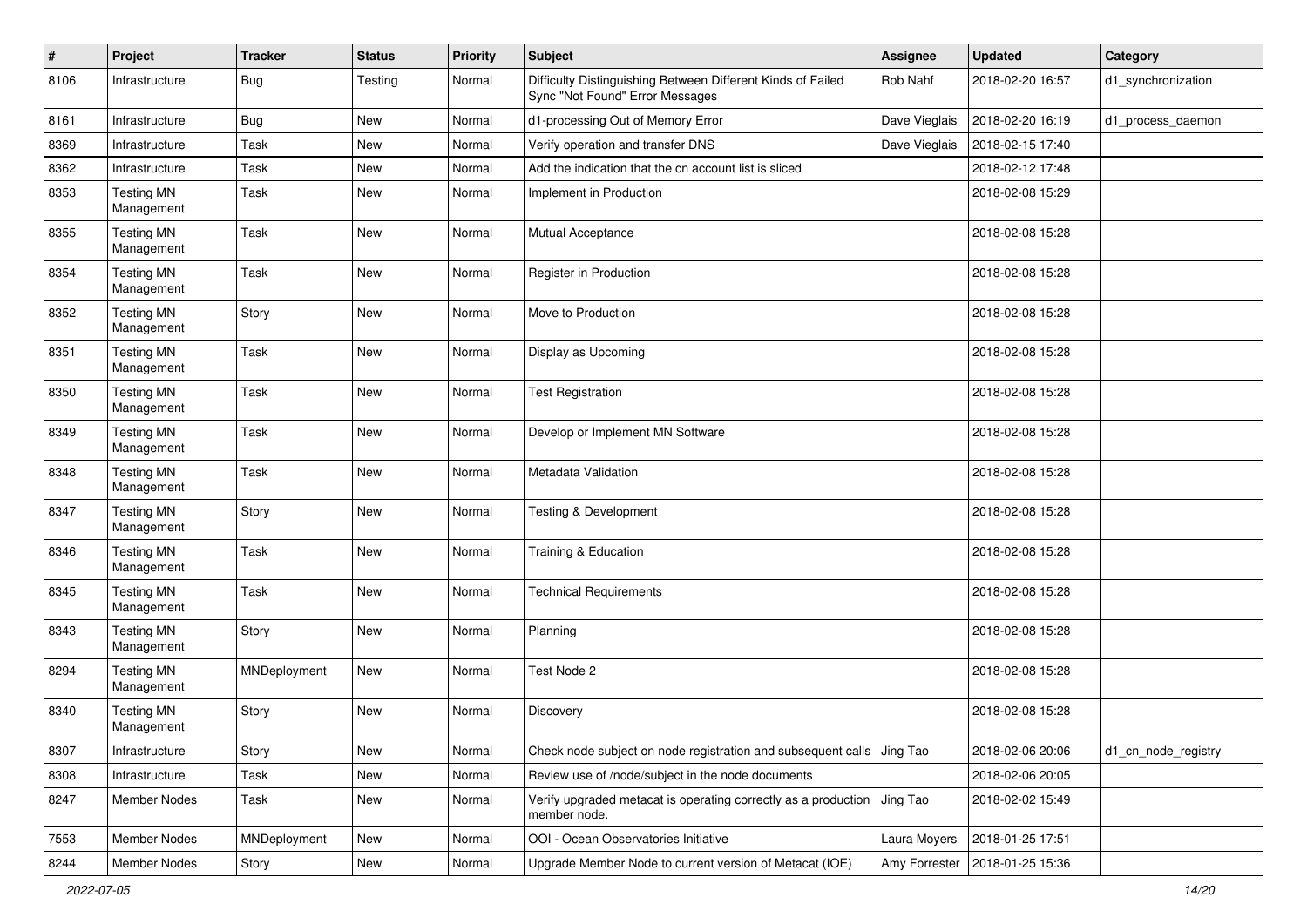| $\#$ | Project                 | <b>Tracker</b> | <b>Status</b> | <b>Priority</b> | <b>Subject</b>                                                                               | Assignee      | <b>Updated</b>   | Category                         |
|------|-------------------------|----------------|---------------|-----------------|----------------------------------------------------------------------------------------------|---------------|------------------|----------------------------------|
| 5890 | <b>Member Nodes</b>     | Task           | New           | Normal          | <b>GBIF: Authentication and Authorization</b>                                                |               | 2018-01-22 21:16 |                                  |
| 5895 | <b>Member Nodes</b>     | Story          | <b>New</b>    | Normal          | GBIF: Transition to production                                                               |               | 2018-01-22 18:41 |                                  |
| 7910 | Infrastructure          | Task           | New           | Normal          | schema validation behavior                                                                   | Rob Nahf      | 2018-01-18 02:41 | d1 common java                   |
| 725  | Infrastructure          | Story          | In Progress   | Normal          | Create Authentication and Access control design<br>specifications                            | Dave Vieglais | 2018-01-17 20:52 | Documentation                    |
| 1644 | DataONE API             | Story          | New           | Normal          | Develop an object format creation policy                                                     |               | 2018-01-17 20:46 |                                  |
| 2488 | Infrastructure          | Story          | New           | Normal          | Changing the authoritativeMembernode will require all<br>replica's systemMetadata be updated | Dave Vieglais | 2018-01-17 20:39 | d1_synchronization               |
| 2548 | Infrastructure          | Story          | <b>New</b>    | Normal          | recasting untrusted certs to public poses accessibility<br>inconsistency to users            |               | 2018-01-17 20:36 | Authentication,<br>Authorization |
| 2944 | Infrastructure          | Story          | <b>New</b>    | Normal          | Design and implement a MN kill switch mechanism                                              | Dave Vieglais | 2018-01-17 20:30 | <b>Support Operations</b>        |
| 3591 | Infrastructure          | Story          | In Progress   | Normal          | Content consistency checks for new member nodes                                              | Rob Nahf      | 2018-01-17 20:23 | MNWebChecker                     |
| 3656 | Infrastructure          | Story          | New           | Normal          | integration testing: what are acceptable pids for update?                                    | Roger Dahl    | 2018-01-17 20:22 |                                  |
| 3720 | Infrastructure          | Story          | <b>New</b>    | Normal          | resource maps should be validated                                                            | Dave Vieglais | 2018-01-17 20:17 | Documentation                    |
| 4188 | Infrastructure          | Story          | In Progress   | Normal          | dataone Exception definition and implementation requires<br>clarification                    | Dave Vieglais | 2018-01-17 20:05 | d1 schemas                       |
| 4278 | Infrastructure          | Story          | <b>New</b>    | Normal          | EML indexing - handle multiple temporalCoverage and<br>spatialCoverage elements              | Jing Tao      | 2018-01-17 20:04 | d1 indexer                       |
| 4463 | Infrastructure          | Story          | In Progress   | Normal          | Incorporate Node Replication Policy into replication<br>processing                           | Rob Nahf      | 2018-01-17 20:03 | d1 replication                   |
| 4650 | Infrastructure          | Story          | <b>New</b>    | Normal          | Allow MN to bias resolve to the authoritative MN                                             | Rob Nahf      | 2018-01-17 20:00 | d1 cn common                     |
| 5141 | Infrastructure          | Story          | In Progress   | Normal          | Describe the mn.updateSystemMetadata behavior in use case<br>document                        | Dave Vieglais | 2018-01-17 19:58 | Documentation                    |
| 6056 | Infrastructure          | Story          | New           | Normal          | remove log aggregation processing from d1-processing Linux<br>service                        | Dave Vieglais | 2018-01-17 19:55 | d1 log aggregation               |
| 6071 | Infrastructure          | Story          | In Progress   | Normal          | Release Notes and documentation                                                              | Dave Vieglais | 2018-01-17 19:53 | Documentation                    |
| 6377 | Infrastructure          | Story          | In Progress   | Normal          | Review CNode initialization in ReplicationManager - it doesn't<br>use local CN reference     | Rob Nahf      | 2018-01-17 19:52 | d1 replication                   |
| 6395 | Infrastructure          | Story          | In Progress   | Normal          | Menber Node testers are stuck when the MNWebTester<br>hangs / crashes                        | Rob Nahf      | 2018-01-17 19:51 | MNWebChecker                     |
| 6513 | Infrastructure          | Story          | <b>New</b>    | Normal          | Create a Local Cache of all Membernode log records on the<br>single master CN                | Dave Vieglais | 2018-01-17 19:49 | d1_log_aggregation               |
| 6543 | Infrastructure          | Story          | <b>New</b>    | Normal          | Support RIF-CS metadata standard                                                             | Dave Vieglais | 2018-01-17 19:46 | Format ID                        |
| 6796 | <b>Python Libraries</b> | Story          | <b>New</b>    | Normal          | Migrate to Python v3                                                                         | Roger Dahl    | 2018-01-17 19:43 |                                  |
| 6850 | Java Client             | Story          | New           | Normal          | automate Java Client releases                                                                | Rob Nahf      | 2018-01-17 19:42 | d1_libclient_java                |
| 6883 | Infrastructure          | Story          | New           | Normal          | support for ESRI Shapefile object format                                                     |               | 2018-01-17 19:40 | Format ID                        |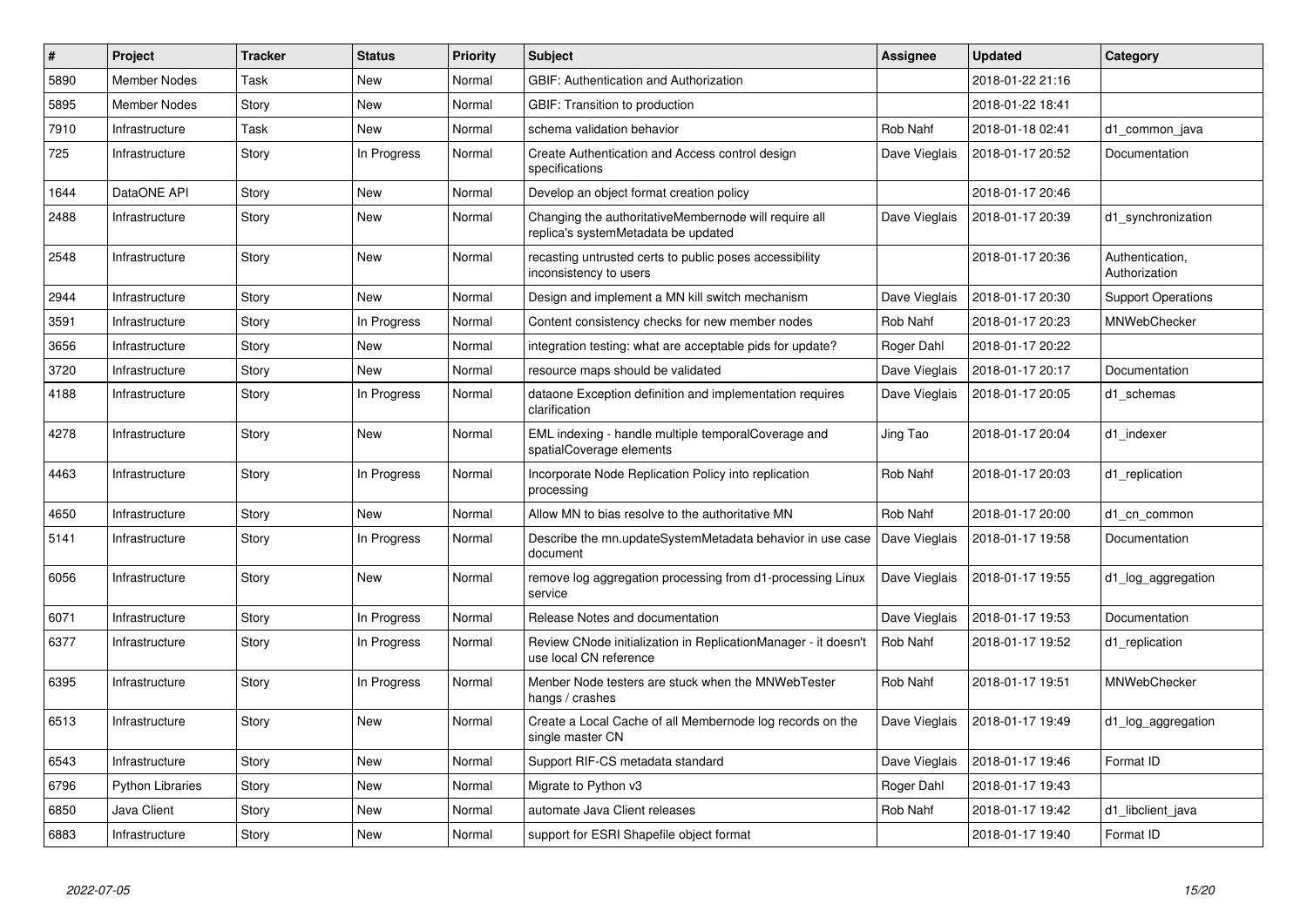| #    | Project             | <b>Tracker</b> | <b>Status</b> | <b>Priority</b> | <b>Subject</b>                                                                          | Assignee         | <b>Updated</b>   | Category                         |
|------|---------------------|----------------|---------------|-----------------|-----------------------------------------------------------------------------------------|------------------|------------------|----------------------------------|
| 7224 | Infrastructure      | Story          | New           | Normal          | push synchronization request status indicator:<br>synchronizeStatus method option       |                  | 2018-01-17 19:38 | Architecture Design              |
| 7559 | Infrastructure      | Story          | New           | Normal          | Develop plan for securing application passwords in the CN<br>stack                      | Dave Vieglais    | 2018-01-17 19:34 | Architecture Design              |
| 7605 | Infrastructure      | Story          | New           | Normal          | MemberNodes not authorizing CN to harvest log records                                   | Dave Vieglais    | 2018-01-17 19:33 | Environment.Production           |
| 7650 | Infrastructure      | Story          | New           | Normal          | DAO for SystemMetadata changes the<br>SystemMetadata.replicationPolicy                  | Rob Nahf         | 2018-01-17 19:31 | d1 cn common                     |
| 7668 | Infrastructure      | Story          | <b>New</b>    | Normal          | Determine how indexing of data packages should work                                     | Jing Tao         | 2018-01-17 19:28 | d1 indexer                       |
| 7713 | Infrastructure      | Story          | <b>New</b>    | Normal          | d1DebConfig.xml should be versioned in dataone-cn-os-core                               | Rob Nahf         | 2018-01-17 19:24 | d1 cn buildout                   |
| 7716 | Infrastructure      | Story          | In Progress   | Normal          | How to facilitate resubmission of sync Failures?                                        | Dave Vieglais    | 2018-01-17 19:22 | d1 synchronization               |
| 7810 | Infrastructure      | Story          | New           | Normal          | Need to avoid buffer overflow condition during HTTP client<br>TLS renegotiation         | Rob Nahf         | 2018-01-17 19:09 |                                  |
| 7832 | Infrastructure      | Story          | In Progress   | Normal          | migrate from JibX to JAXB for XML binding / codegen                                     | Rob Nahf         | 2018-01-17 19:06 | d1 common java                   |
| 7859 | Infrastructure      | Story          | New           | Normal          | Add formatID for the STL 3d model file format                                           | Dave Vieglais    | 2018-01-17 19:04 |                                  |
| 7882 | Infrastructure      | Story          | In Progress   | Normal          | Tune CN logfile management                                                              | Dave Vieglais    | 2018-01-17 19:03 |                                  |
| 7889 | Infrastructure      | Story          | New           | Normal          | Synchronization not happening when authoritativeMN is not<br>set correctly.             | Rob Nahf         | 2018-01-17 19:01 | d1 synchronization               |
| 8061 | Infrastructure      | Story          | <b>New</b>    | Normal          | develop queue-based processing system for the CN                                        | Rob Nahf         | 2018-01-17 19:00 | Architecture Design              |
| 7920 | Infrastructure      | Story          | In Progress   | Normal          | migrate apache2 authorization rules from 2.2 conforming to<br>2.4                       | Dave Vieglais    | 2018-01-17 18:59 | d1_cn_buildout                   |
| 8036 | Infrastructure      | Story          | <b>New</b>    | Normal          | synchronization should respond to various MN down<br>conditions to avoid syncFailures   | Rob Nahf         | 2018-01-17 18:55 | d1 synchronization               |
| 8032 | Python GMN          | Story          | In Progress   | Normal          | GMN v2                                                                                  | Roger Dahl       | 2018-01-17 18:55 |                                  |
| 8038 | Infrastructure      | Story          | In Progress   | Normal          | connect logging output to a log analysis tool                                           | Dave Vieglais    | 2018-01-17 18:52 | d1 synchronization               |
| 8049 | Infrastructure      | Story          | In Progress   | Normal          | Support synchronization of system metadata for unhosted<br>METADATA and RES_MAP objects |                  | 2018-01-17 18:50 | Architecture Design              |
| 8073 | Python GMN          | Story          | <b>New</b>    | Normal          | Make sure unecessary services are disabled                                              | Roger Dahl       | 2018-01-17 18:48 |                                  |
| 8074 | Python GMN          | Story          | <b>New</b>    | Normal          | Eliminate unnecessary setuid/setgid programs                                            | Roger Dahl       | 2018-01-17 18:48 |                                  |
| 8081 | Infrastructure      | Story          | In Progress   | Normal          | develop federated broker configuration for indexing                                     | Rob Nahf         | 2018-01-17 18:46 | d1 indexer                       |
| 8084 | Infrastructure      | Story          | New           | Normal          | determine the backup strategy for rabbitMQ                                              | Rob Nahf         | 2018-01-17 18:46 | d1 indexer                       |
| 8109 | Infrastructure      | Story          | New           | Normal          | Does authentication token need to include group information?                            | Dave Vieglais    | 2018-01-17 18:45 | Authentication,<br>Authorization |
| 8155 | Infrastructure      | Story          | In Progress   | Normal          | Ensure GMN fully supports the Package API                                               | Roger Dahl       | 2018-01-17 18:43 | d1 mn GMN                        |
| 8172 | Infrastructure      | Story          | In Progress   | Normal          | investigate atomic updates for some solr updates                                        | Rob Nahf         | 2018-01-17 18:39 | d1 indexer                       |
| 7629 | <b>Member Nodes</b> | MNDeployment   | Operational   | Normal          | Arctic Data Center - Data and Software about the Arctic                                 | Matthew<br>Jones | 2018-01-10 17:53 |                                  |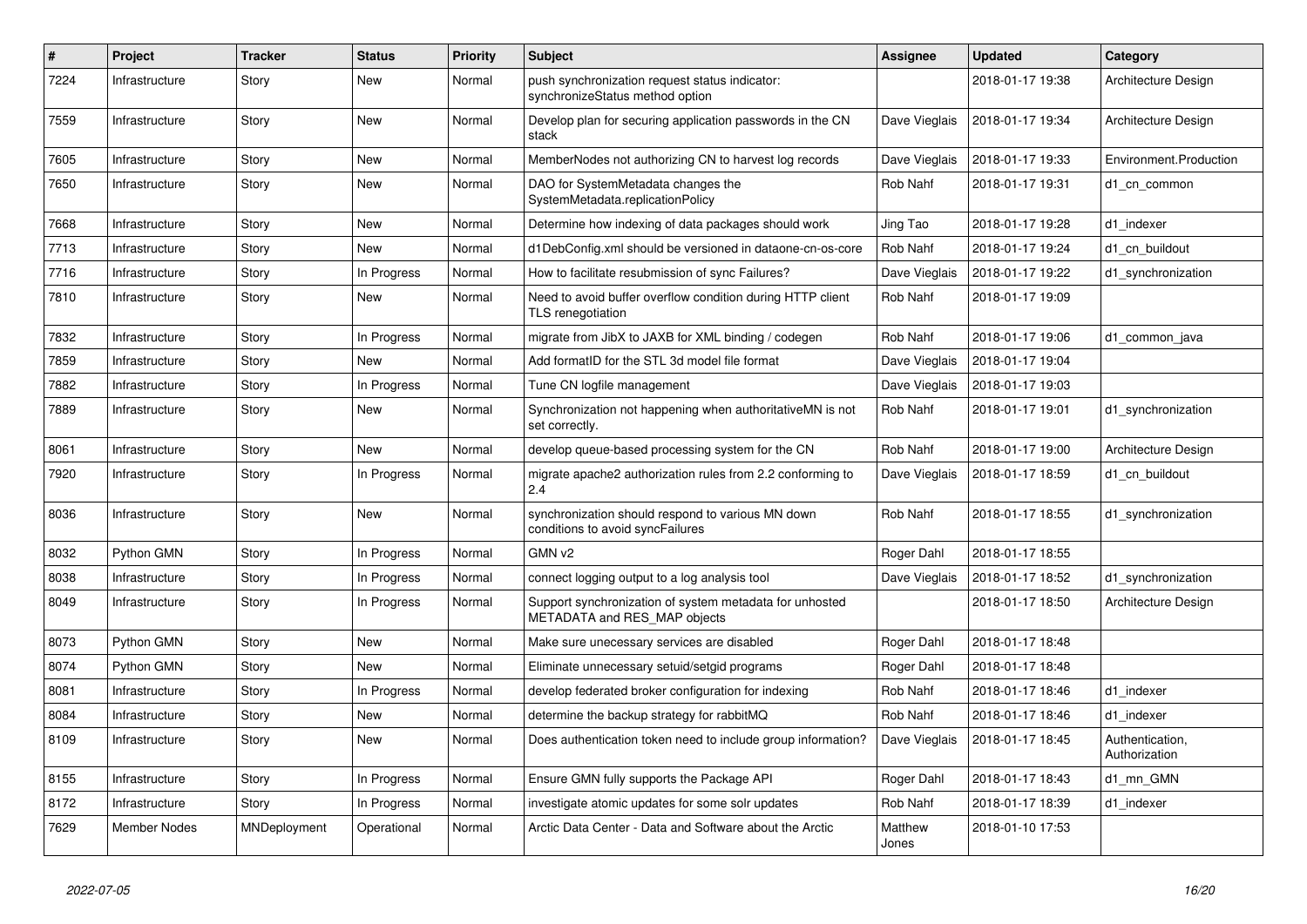| $\#$ | Project             | <b>Tracker</b> | <b>Status</b> | <b>Priority</b> | <b>Subject</b>                                                                                                              | <b>Assignee</b>    | <b>Updated</b>   | Category                         |
|------|---------------------|----------------|---------------|-----------------|-----------------------------------------------------------------------------------------------------------------------------|--------------------|------------------|----------------------------------|
| 8065 | Infrastructure      | Feature        | New           | Normal          | Add service to re-populate Hazelcast map for node attributes                                                                |                    | 2018-01-09 19:10 |                                  |
| 8234 | Infrastructure      | Story          | New           | Normal          | Use University of Kansas ORCID membership to support<br>authentication in production environment                            | Dave Vieglais      | 2018-01-09 19:10 | Authentication,<br>Authorization |
| 7940 | Infrastructure      | Story          | New           | Normal          | Retrieval of system metadata is too slow                                                                                    | Robert Waltz       | 2018-01-09 19:10 | d1 cn service                    |
| 8022 | Infrastructure      | Story          | New           | Normal          | d1_log_aggregation has different version of Hazelcast than<br>the rest of CN stack. Hazelcast version very out of date.     | Rob Nahf           | 2018-01-09 19:10 | d1_log_aggregation               |
| 8044 | Infrastructure      | Story          | New           | Normal          | certificate manager should check expiration of CAs it loads<br>into the trust manager.                                      | Rob Nahf           | 2018-01-09 19:10 | d1 libclient java                |
| 8082 | Infrastructure      | Story          | New           | Normal          | implement SolrCloudClient to replace HttpService to allow<br>concurrent updates of the solr index from differen machines    | Rob Nahf           | 2018-01-09 19:10 | d1 indexer                       |
| 8097 | Infrastructure      | Story          | New           | Normal          | Metacat (storage) and d1-synchronize both have the code to<br>compute the checksum                                          | Jing Tao           | 2018-01-09 19:10 | d1_synchronization               |
| 8167 | Infrastructure      | Story          | New           | Normal          | Enable postgres replication between Coordinating Nodes                                                                      | Monica Ihli        | 2018-01-09 19:10 | dataone-cn-os-core               |
| 8204 | Infrastructure      | Story          | New           | Normal          | Adjust memory allocation for services running under JVM on<br>CNs                                                           |                    | 2018-01-09 19:10 |                                  |
| 8207 | Infrastructure      | Story          | New           | Normal          | review and adjust memory allocated to d1-processing                                                                         |                    | 2018-01-09 19:10 |                                  |
| 8208 | Infrastructure      | Story          | New           | Normal          | Review and adjust memory allocated to<br>d1-index-task-generator and d1-index-task-processor                                |                    | 2018-01-09 19:10 |                                  |
| 8227 | Infrastructure      | Story          | In Progress   | Normal          | ExceptionHandler regurgitates long html pages into the<br>wrapping ServiceFailure message, which goes into CN log<br>files. | Rob Nahf           | 2018-01-09 19:10 | d1 common java                   |
| 6755 | Python CLI          | <b>Bug</b>     | New           | Normal          | python CLI install instructions fail                                                                                        | Roger Dahl         | 2018-01-09 02:44 |                                  |
| 8238 | Infrastructure      | Task           | New           | Normal          | Document contacts and procedure for using KU ORCID<br>membership API key                                                    | Dave Vieglais      | 2018-01-09 02:22 | Authentication,<br>Authorization |
| 8237 | Infrastructure      | Task           | New           | Normal          | Configure production environment to use new API key under<br>KU ORCID membership                                            | Dave Vieglais      | 2018-01-09 02:21 | Authentication,<br>Authorization |
| 8236 | Infrastructure      | Task           | New           | Normal          | Acquire ORCID API key under KU membership                                                                                   | Dave Vieglais      | 2018-01-09 02:21 |                                  |
| 8235 | Infrastructure      | Task           | New           | Normal          | Arrange with KU library to make use of ORCID membership to<br>support DataONE authentication                                | Dave Vieglais      | 2018-01-09 02:01 |                                  |
| 8232 | <b>Member Nodes</b> | Task           | New           | Normal          | MN Dashboard/Website Deployment Workflow Documentation                                                                      | Dustin Allen       | 2018-01-08 23:30 |                                  |
| 7688 | Infrastructure      | <b>Bug</b>     | New           | Normal          | LogAggregation unable to change BaseURLs upon<br>updateNodeCapabilities notification                                        | Dave Vieglais      | 2018-01-02 12:02 | d1 log aggregation               |
| 8115 | Infrastructure      | <b>Bug</b>     | New           | Normal          | LDAP logging is set to DEBUG on production CNs                                                                              | Rob Nahf           | 2017-12-26 18:29 | dataone-cn-os-core               |
| 8123 | Infrastructure      | Bug            | Testing       | Normal          | portal hazelcast client should load config directly from xml                                                                | Rob Nahf           | 2017-12-26 18:20 | d1 portal servlet                |
| 8189 | Infrastructure      | Decision       | New           | Normal          | Proposal to change the roles mapped to the origin Solr field<br>for ISO docs                                                | <b>Bryce Mecum</b> | 2017-12-20 01:28 |                                  |
| 8224 | Infrastructure      | Task           | New           | Normal          | metacat not promoting node token privs for solr                                                                             | Jing Tao           | 2017-12-04 19:33 | Metacat                          |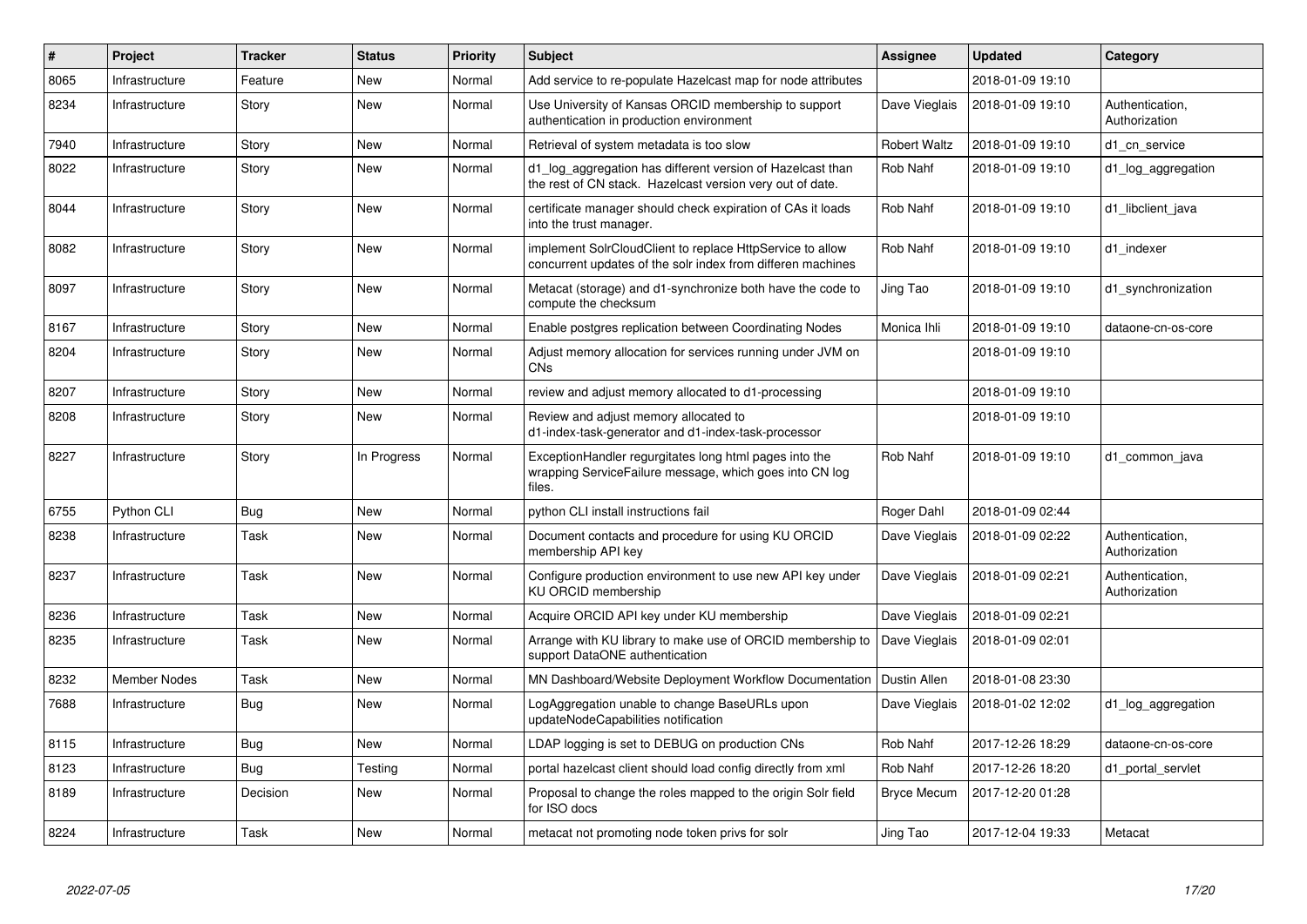| $\vert$ # | Project             | <b>Tracker</b> | <b>Status</b> | <b>Priority</b> | Subject                                                                                                                              | Assignee           | <b>Updated</b>   | Category               |
|-----------|---------------------|----------------|---------------|-----------------|--------------------------------------------------------------------------------------------------------------------------------------|--------------------|------------------|------------------------|
| 8215      | Infrastructure      | <b>Bug</b>     | New           | Normal          | Consider how Subjects are compared (e.g. HTTP vs. HTTPS<br><b>ORCID URIS)</b>                                                        |                    | 2017-11-07 22:11 |                        |
| 8213      | Member Nodes        | Story          | New           | Normal          | KUBI node is not responding as a MN                                                                                                  | Dave Vieglais      | 2017-11-06 22:18 |                        |
| 8210      | Infrastructure      | Feature        | New           | Normal          | Generate daily reports by member node of discrepancies<br>between CN vs MN content                                                   |                    | 2017-10-25 18:50 |                        |
| 8206      | Infrastructure      | Task           | New           | Normal          | Review and adjust memory allocation to Solr and zookeeper                                                                            |                    | 2017-10-24 16:03 |                        |
| 8205      | Infrastructure      | Task           | New           | Normal          | Adjust memory allocation to Tomcat7 on CNs                                                                                           |                    | 2017-10-24 15:33 |                        |
| 8196      | Infrastructure      | <b>Bug</b>     | New           | Normal          | Duplicated replicas in the system metadata                                                                                           | Jing Tao           | 2017-10-18 17:19 | d1 replication         |
| 8149      | Member Nodes        | Task           | New           | Normal          | Test 1.x to 2.x pip upgrade w/ no data                                                                                               | Monica Ihli        | 2017-09-26 15:57 |                        |
| 8188      | Member Nodes        | MNDeployment   | New           | Normal          | Ag Data Commons                                                                                                                      | Rebecca<br>Koskela | 2017-09-22 23:06 |                        |
| 8187      | <b>Member Nodes</b> | Support        | New           | Normal          | EZID DOI resolvable URLs failing for 14 PISCO objects                                                                                |                    | 2017-09-19 22:12 |                        |
| 8184      | Infrastructure      | Feature        | New           | Normal          | a feature indicates to restart tomcat when hazelcast client died                                                                     | Jing Tao           | 2017-09-14 19:14 | Metacat                |
| 8182      | Infrastructure      | <b>Bug</b>     | New           | Normal          | relationships defined using SIDs in resource maps don't stay<br>current                                                              | Rob Nahf           | 2017-09-12 00:13 | d1 indexer             |
| 8171      | Infrastructure      | Task           | New           | Normal          | Document hazelcast components to be moved to postgres<br>storage                                                                     | Monica Ihli        | 2017-09-01 15:25 |                        |
| 8170      | Infrastructure      | Task           | New           | Normal          | Identify the components that are currently managed in LDAP<br>on the Coordinating Nodes and how these may be migrated to<br>postgres | Monica Ihli        | 2017-09-01 15:20 |                        |
| 8168      | Infrastructure      | Task           | New           | Normal          | Evaluate options for postgres replication configuration                                                                              | Monica Ihli        | 2017-09-01 15:11 |                        |
| 8169      | Infrastructure      | Task           | New           | Normal          | Document process for changing the postgres master                                                                                    | Monica Ihli        | 2017-09-01 15:09 |                        |
| 8154      | Member Nodes        | Task           | New           | Normal          | Test content from the test NKN member node should be<br>archived or deleted from production                                          |                    | 2017-07-26 19:55 |                        |
| 7896      | <b>Member Nodes</b> | <b>Bug</b>     | In Progress   | Normal          | Dryad data sets don't mark new versions correctly in<br>SystemMetadata with obsoletes/obsoletedBy                                    | Monica Ihli        | 2017-07-24 10:10 |                        |
| 8151      | Infrastructure      | Task           | New           | Normal          | CNs should verify that the authoritativeMN listed in<br>SystemMetadata is a valid MN                                                 | Jing Tao           | 2017-07-19 21:32 |                        |
| 8150      | Infrastructure      | Task           | New           | Normal          | Enable CN certificate to alter authoritativeMN property in<br>SystemMetadata                                                         | Jing Tao           | 2017-07-19 21:27 |                        |
| 8146      | <b>Member Nodes</b> | Task           | New           | Normal          | <b>Failed Sync Parser</b>                                                                                                            | Monica Ihli        | 2017-07-19 00:46 |                        |
| 8145      | Member Nodes        | Task           | New           | Normal          | <b>Test Fabric</b>                                                                                                                   | Monica Ihli        | 2017-07-19 00:44 |                        |
| 8107      | Infrastructure      | Feature        | New           | Normal          | Improved Node Synchronization Feedback - Leveraging<br>MNRead.synchronizationFailed()                                                |                    | 2017-06-27 16:46 | Architecture Design    |
| 8108      | Infrastructure      | Support        | New           | Normal          | Must determine the state of replication auditing for when<br>replicas on non-functioning MNs are still reported as complete          | Dave Vieglais      | 2017-06-06 17:56 | d1 replication auditor |
| 8104      | Infrastructure      | Task           | New           | Normal          | Upgrade postgresql jdbc jar file on Metacat                                                                                          | Jing Tao           | 2017-06-02 20:58 | Metacat                |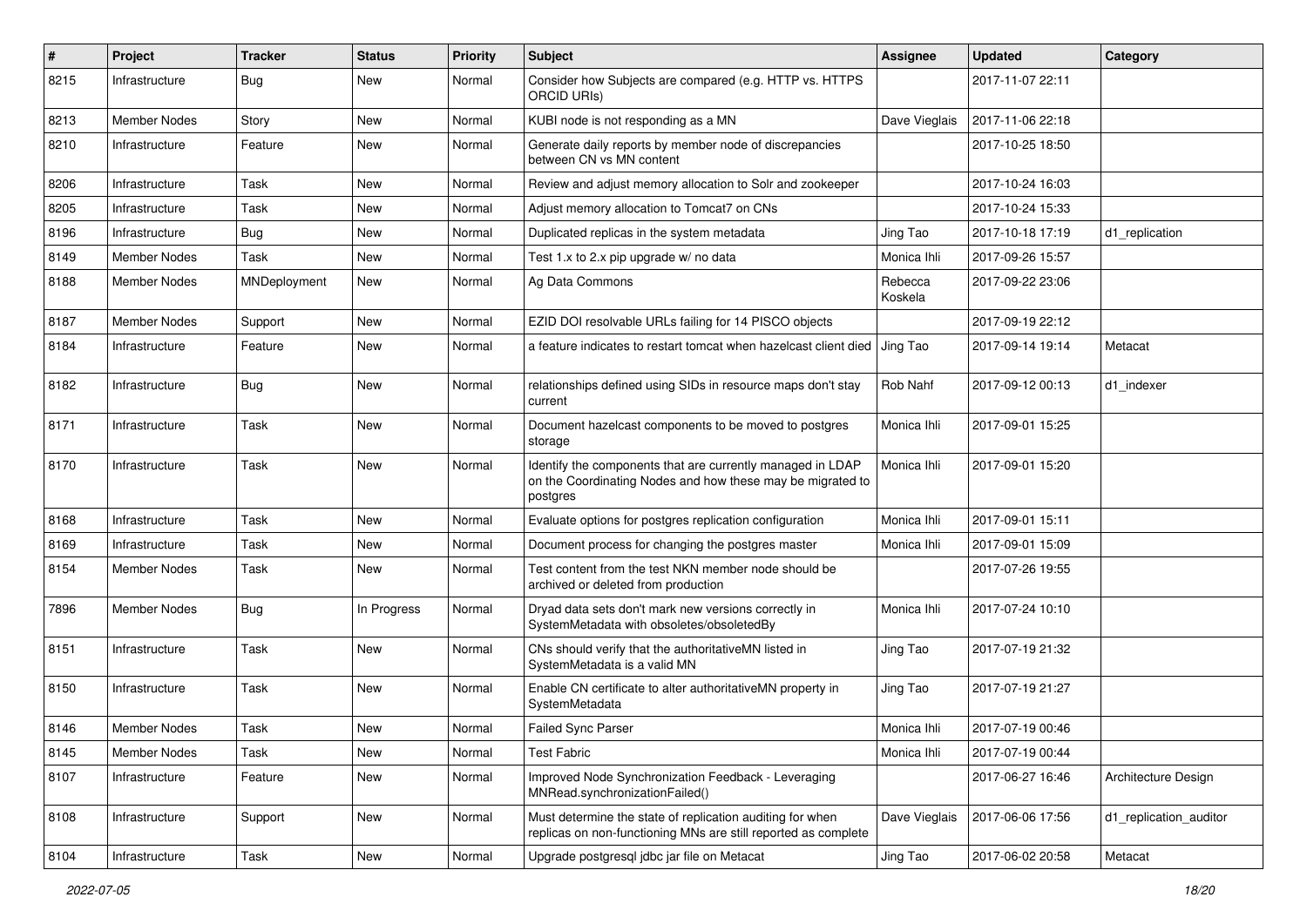| #    | Project        | <b>Tracker</b> | <b>Status</b> | <b>Priority</b> | <b>Subject</b>                                                                                                                                     | <b>Assignee</b>     | <b>Updated</b>   | Category            |
|------|----------------|----------------|---------------|-----------------|----------------------------------------------------------------------------------------------------------------------------------------------------|---------------------|------------------|---------------------|
| 8103 | Infrastructure | Task           | New           | Normal          | Upgrade the postgresql jdbc jar file on the cn context                                                                                             | Jing Tao            | 2017-06-02 20:56 | d1 cn service       |
| 8102 | Infrastructure | Task           | New           | Normal          | Upgrade postgresql jdbc jar file on Portal                                                                                                         | Jing Tao            | 2017-06-02 20:53 | d1_portal           |
| 8093 | Infrastructure | <b>Bug</b>     | New           | Normal          | resource map index processing is inefficient (2sec /<br>referenced object)                                                                         | Rob Nahf            | 2017-05-10 20:00 | d1 indexer          |
| 8080 | Infrastructure | Task           | In Progress   | Normal          | ioslate queue creation logic from processing logic from the<br>queue definition logic                                                              | Rob Nahf            | 2017-05-09 22:55 | d1 indexer          |
| 8091 | Infrastructure | Task           | In Progress   | Normal          | Mysterious sync failure of an eml object from the GOA node                                                                                         | Jing Tao            | 2017-05-09 21:33 | dataone-cn-os-core  |
| 7699 | Infrastructure | Bug            | New           | Normal          | alter scripts that backup postgresgl db                                                                                                            |                     | 2017-05-09 17:33 | dataone-cn-os-core  |
| 7570 | Infrastructure | <b>Bug</b>     | In Progress   | Normal          | Search UI requests cause Out of Memory Error                                                                                                       | Jing Tao            | 2017-04-26 21:01 | d1 indexer          |
| 8079 | Infrastructure | Task           | In Progress   | Normal          | prototype durable task processing for d1 index processor                                                                                           | Rob Nahf            | 2017-04-26 05:45 | d1_indexer          |
| 8078 | Infrastructure | Task           | New           | Normal          | standardize task serialization for language independence                                                                                           | Rob Nahf            | 2017-04-25 22:39 | d1 indexer          |
| 8077 | Search UI      | Task           | New           | Normal          | Use ORE PID for citation if DOI                                                                                                                    |                     | 2017-04-24 16:32 |                     |
| 7890 | Infrastructure | Task           | In Progress   | Normal          | configure jenkins-ucsb-1 apache server to host ubuntu<br>repositories                                                                              | Rob Nahf            | 2017-04-19 19:12 |                     |
| 7954 | Infrastructure | <b>Bug</b>     | New           | Normal          | SyncFailedTask:submitSynchronizationFailed does not<br>provide cert when connecting to MN                                                          | Roger Dahl          | 2017-04-19 18:55 | d1_synchronization  |
| 8070 | Infrastructure | Task           | New           | Normal          | Consolidate the index application-context files                                                                                                    | Jing Tao            | 2017-04-13 12:51 |                     |
| 8069 | Infrastructure | Bug            | New           | Normal          | Name from ORCID incorrectly parsed                                                                                                                 | Ben Leinfelder      | 2017-04-12 20:28 | d1 portal servlet   |
| 8066 | Infrastructure | Task           | New           | Normal          | Verify completeness of unit test<br>MetacatRdfXmlSubprocessorTest                                                                                  | Dave Vieglais       | 2017-04-11 23:47 | d1 indexer          |
| 8052 | Infrastructure | <b>Bug</b>     | New           | Normal          | Geohashed value is incorrect                                                                                                                       | Peter<br>Slaughter  | 2017-04-07 22:06 | d1 indexer          |
| 8058 | Infrastructure | Feature        | New           | Normal          | Allow "upcoming" nodes to appear in the node list                                                                                                  | <b>Robert Waltz</b> | 2017-04-03 18:33 | d1 cn service       |
| 7759 | Python GMN     | Bug            | New           | Normal          | GMN docs refer to /portal for identity management                                                                                                  | Roger Dahl          | 2017-03-28 16:45 |                     |
| 8051 | Infrastructure | Bug            | In Progress   | Normal          | CORS-based CN calls fail using Internet Explorer on Windows                                                                                        | Chris Jones         | 2017-03-28 16:35 | dataone-cn-os-core  |
| 7858 | Infrastructure | Bug            | New           | Normal          | Obsoleting a resource map clears the resourceMap field for<br>the obsoleted package                                                                |                     | 2017-03-28 16:20 | d1 indexer          |
| 6843 | Infrastructure | Task           | In Progress   | Normal          | Update the prov instance of the RdfXmlSubprocessor to index<br>renamed and inverse provenance properties                                           | Chris Jones         | 2017-03-28 16:16 | d1 indexer          |
| 7868 | Infrastructure | Bug            | New           | Normal          | potential gaps between log harvests                                                                                                                | Rob Nahf            | 2017-03-23 15:40 | d1_log_aggregation  |
| 8010 | CN REST        | Bug            | New           | Normal          | CN.archive fails with 401 Unauthorized when using either MN Jing Tao<br>or CN client certificate for PID with authoritative MN as<br>urn:node:LTER |                     | 2017-03-21 17:10 |                     |
| 8046 | Infrastructure | <b>Bug</b>     | New           | Normal          | Mutable Member Nodes orphan unhosted objects                                                                                                       |                     | 2017-03-15 17:40 | Architecture Design |
| 8045 | Infrastructure | <b>Bug</b>     | New           | Normal          | certificateLocation not seeming to be utilized                                                                                                     | Rob Nahf            | 2017-03-14 20:45 | d1 libclient java   |
| 7935 | Infrastructure | Task           | New           | Normal          | Use a dedicated hazelcast queue as the listener to generate<br>index task                                                                          | Jing Tao            | 2017-02-27 18:07 | d1_indexer          |